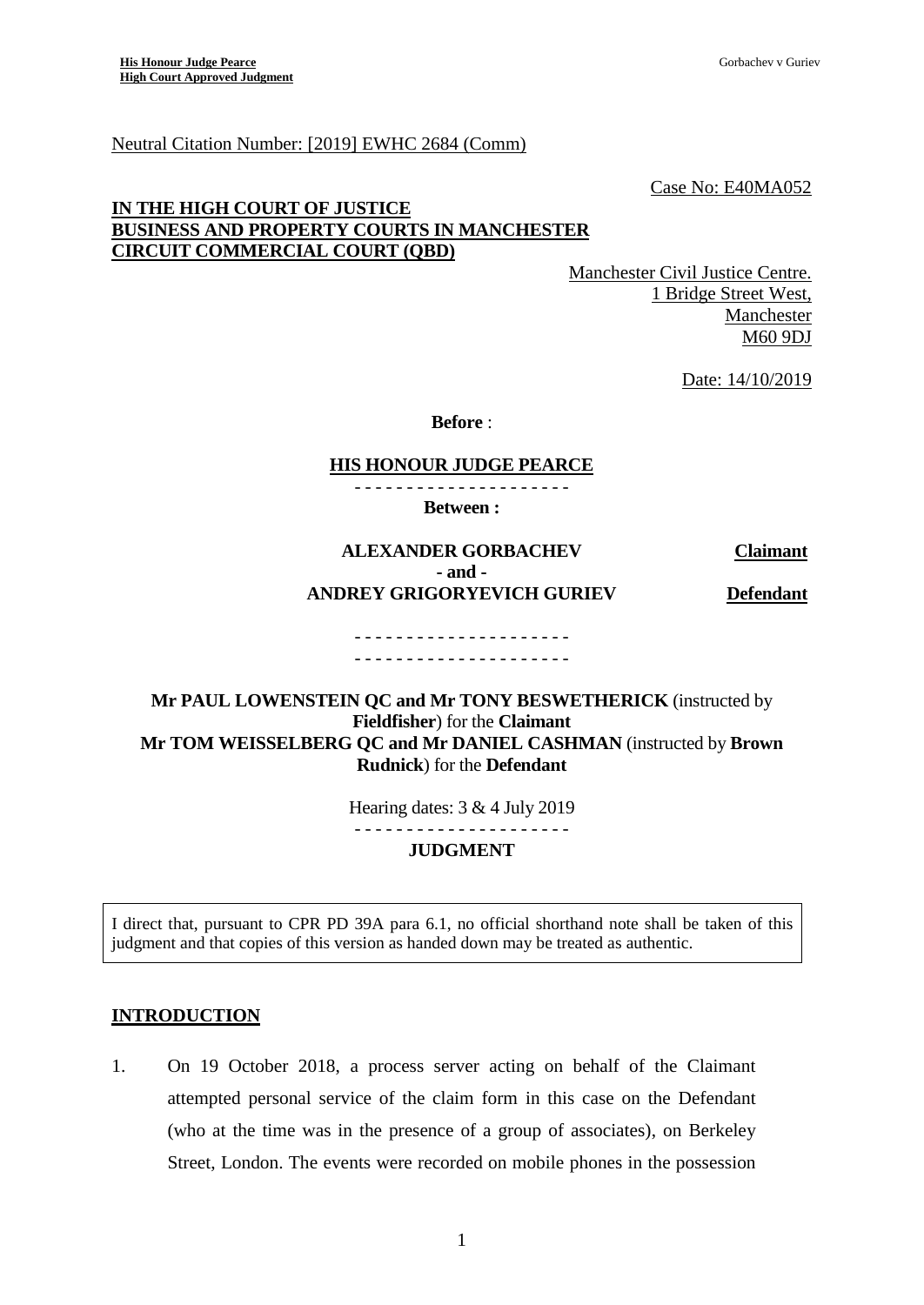of the two process servers who were present. After an exchange between the process server and members of the Defendant's group, the Defendant and his colleagues got into cars. The process server left a bundle of documents including the Claim Form, on the ground next to the Defendant's car, before it was driven off.

- 2. The Claimant contends that these circumstances amounted to good personal service of the Claim Form for the purpose of the Civil Procedure Rules.
- 3. The Defendant's case is that this was an "*ambush*" and did not amount to good service. By application dated 30 November 2018, he seeks a declaration that service had not been properly effected, and that in consequence the Court has no jurisdiction such that the court should make an order pursuant to CPR 11.1.
- 4. In the alternative, the Defendant initially sought a declaration that "*Pursuant to CPR 11.1, the court should not exercise any jurisdiction which it may have over the Defendant*." This argument is clarified in the Defendant's evidence and written submissions to be based on the allegation that these proceedings should be stayed as an abuse of process.
- 5. In oral submissions, Counsel for the Defendant indicated that he did not pursue this part of the application although, as he put it, "*we would still want to be able to say in due course the court should not exercise its jurisdiction over Mr Guriev because of the type of reason that we have identified."*. In response, Counsel for the Claimant contended that, in respect of an abuse of process argument, the Defendant had either to "*move it or lose it."*
- 6. It is not necessary for the purpose of this judgment to rule on whether it would itself be an abuse of process for the Defendant to pursue an abuse of process argument in a later application on another occasion. It is sufficient to note that this is a part of the application that was not pursued by the Defendant before me.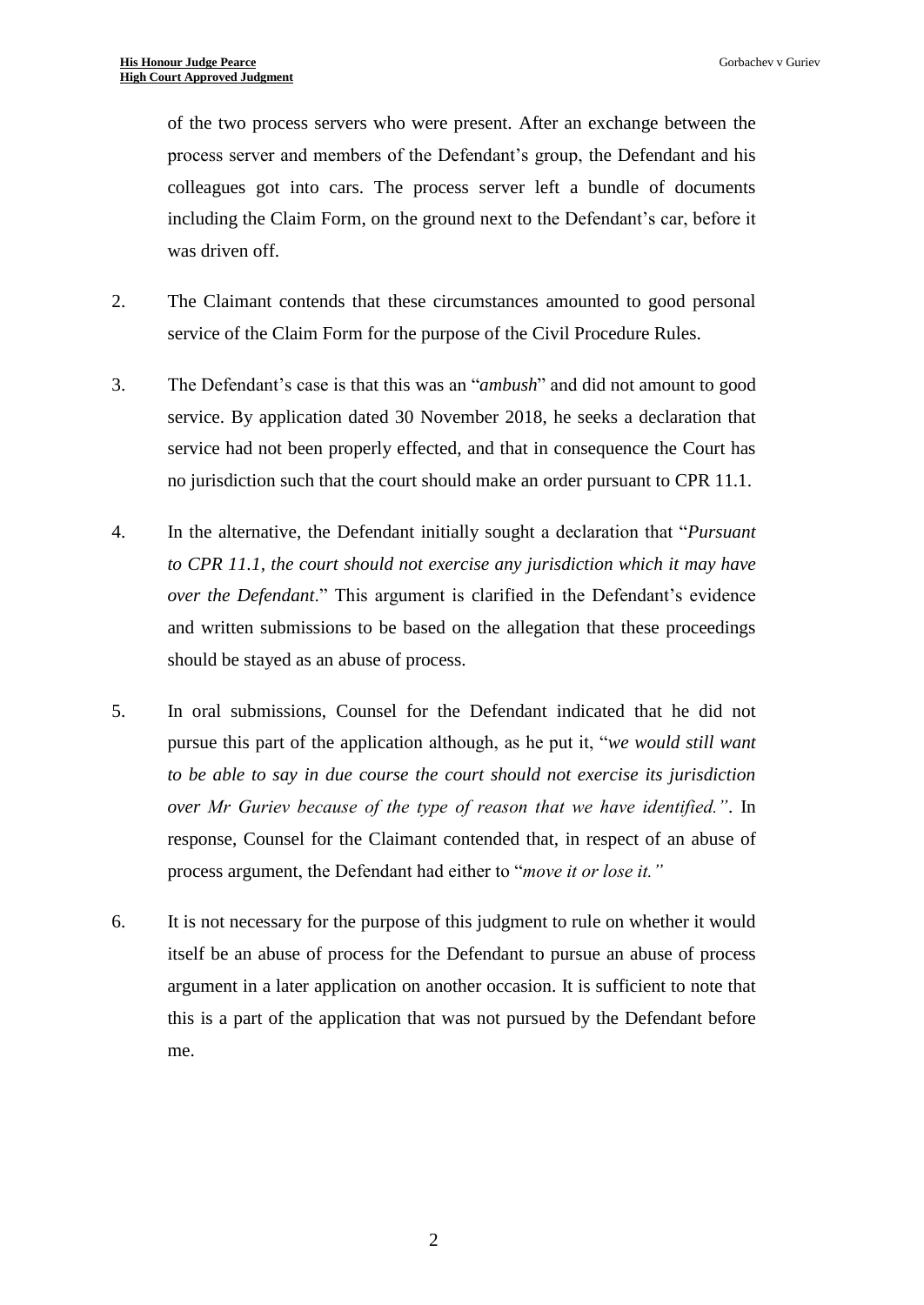### **BACKGROUND**

- 7. The Claimant, Mr Gorbachev, is a Russian national. In 2003 he fled Russia and in 2004 was granted asylum in the United Kingdom.
- 8. The Defendant, Mr Guriev, is also a Russian national domiciled in the Russian Federation. He was formerly a senator in the Russian Federation Council and is currently deputy chairman of PhosAgro, a company listed on the Moscow Exchange and on the London Stock Exchange. That company is the parent of a group of companies which one of the world's leading suppliers of phosphatebased fertiliser products. Mr Guriev's family are apparently the beneficiaries of corporate structures that control just less than 45% of PhosAgro. Evidence annexed to the witness statement of Mr Andrew Lafferty, a solicitor acting for the Claimant, suggests that Mr Guriev has a net worth in excess of \$4 billion.
- 9. Mr Gorbachev and Mr Guriev had a business relationship from the early 1990s, initially in real estate and from around 1996 in the phosphate fertiliser business.
- 10. It is Mr Gorbachev's case that during discussions that took place between Mr Guriev and him in London in 2005, Mr Guriev made five oral declarations to Mr Guriev the effect of which is that Mr Guriev holds 24.75% of his interest in the fertiliser business on trust for Mr Gorbachev and/or that Mr Guriev is contractually bound to transfer that interest to Mr Gorbachev. Those declarations, collectively called the 2005 declarations in the draft Particulars of Claim, are said to have been made variously at a sauna, a public house and unspecified locations in London.
- 11. At paragraph 7 of the statement of Mr Lafferty dated 6 November 2018, it is indicated that the value of PhosAgro shares as at 5 November 2018 was just short of £4 billion – hence the claim would appear to have a value of just short of £1 billion.
- 12. The merits of the claim have no relevance to the service issue though would have had some limited relevance to the abuse of process issue. Suffice it to say that on Mr Guriev's behalf, his solicitor in his statement of 30 November 2018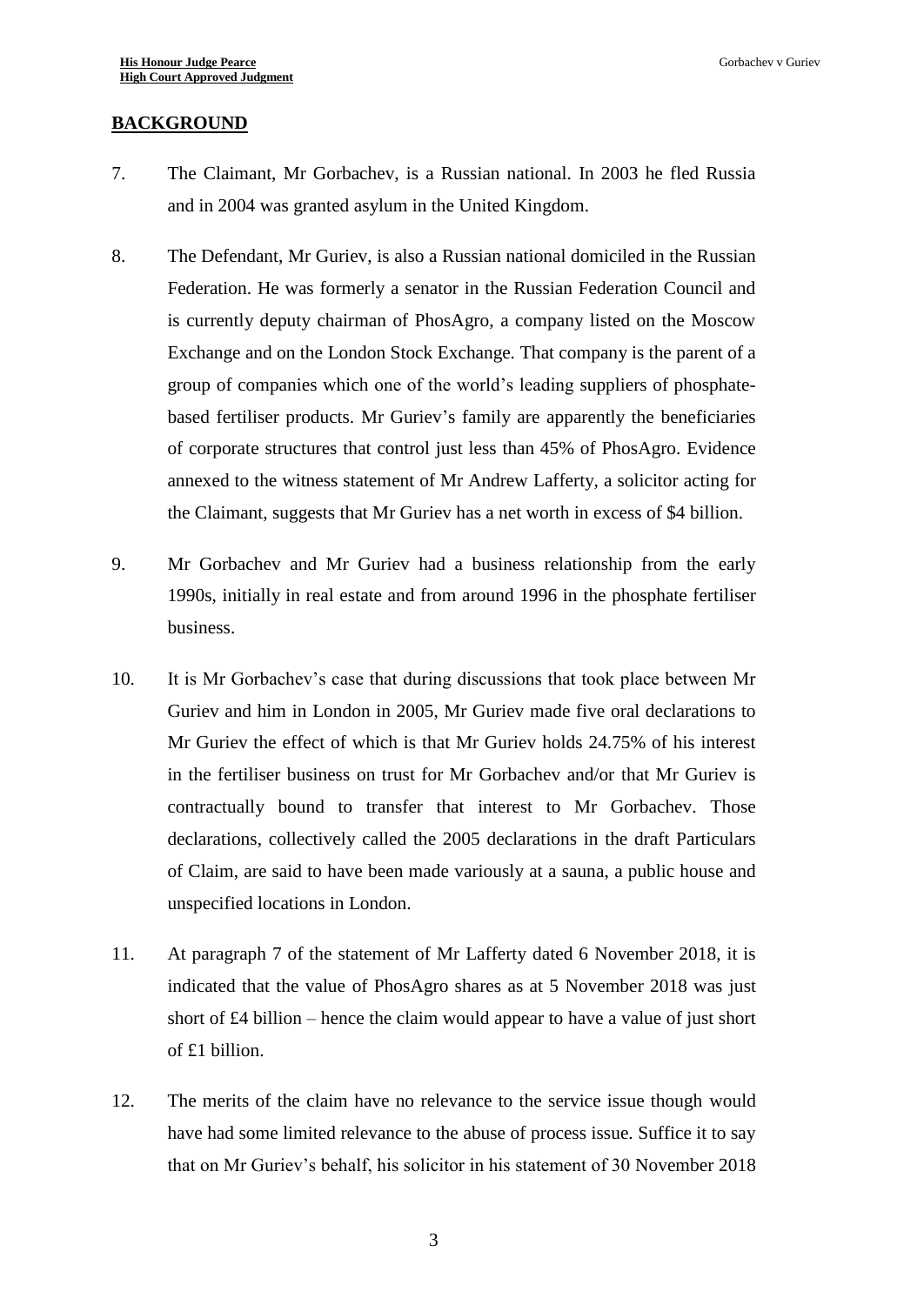at paragraph 32 states: "*For the avoidance of doubt, Mr Guriev denies that he has ever made any representation … or that he has ever entered into an agreement with Mr Gorbachev in the vague terms that appear to be alleged."*

### **PREVIOUS LITIGATION**

13. It is the Defendant's case (uncontroverted by the Claimant) that there have been three sets of proceedings in Cyprus involving the same parties, one of which involves related issues (see paragraphs 46 to 86 of Mr Micklethwaite's first statement). Interesting as this history is, it does not assist me in determining this application and it is unnecessary for me to set out the detail here.

#### **THE PRESENT CLAIM**

- 14. The claim form was issued on 6 July 2018. It stated that Particulars of Claim would follow.
- 15. The Defendant's Acknowledgement of Service, dated 2 November 2018, indicated an intent to contest jurisdiction. By letter of the same date, his solicitors on his behalf indicated that the Defendant:
	- i) disputed that good service had been effected;
	- ii) asserted that the attempted service amounted to an abuse of process; and
	- iii) disputed that the English court was the appropriate forum for the dispute.
- 16. By application dated 6 November 2018 ("the Service-Out Application"), the Claimant sought an order permitting service of the claim form out of the jurisdiction. The witness evidence in support, a statement from Mr Lafferty of Fieldfisher dated the same day as the application, indicates that Claimant's primary position is that good personal service has already been effected (in which case of course an order for service-out would not be required).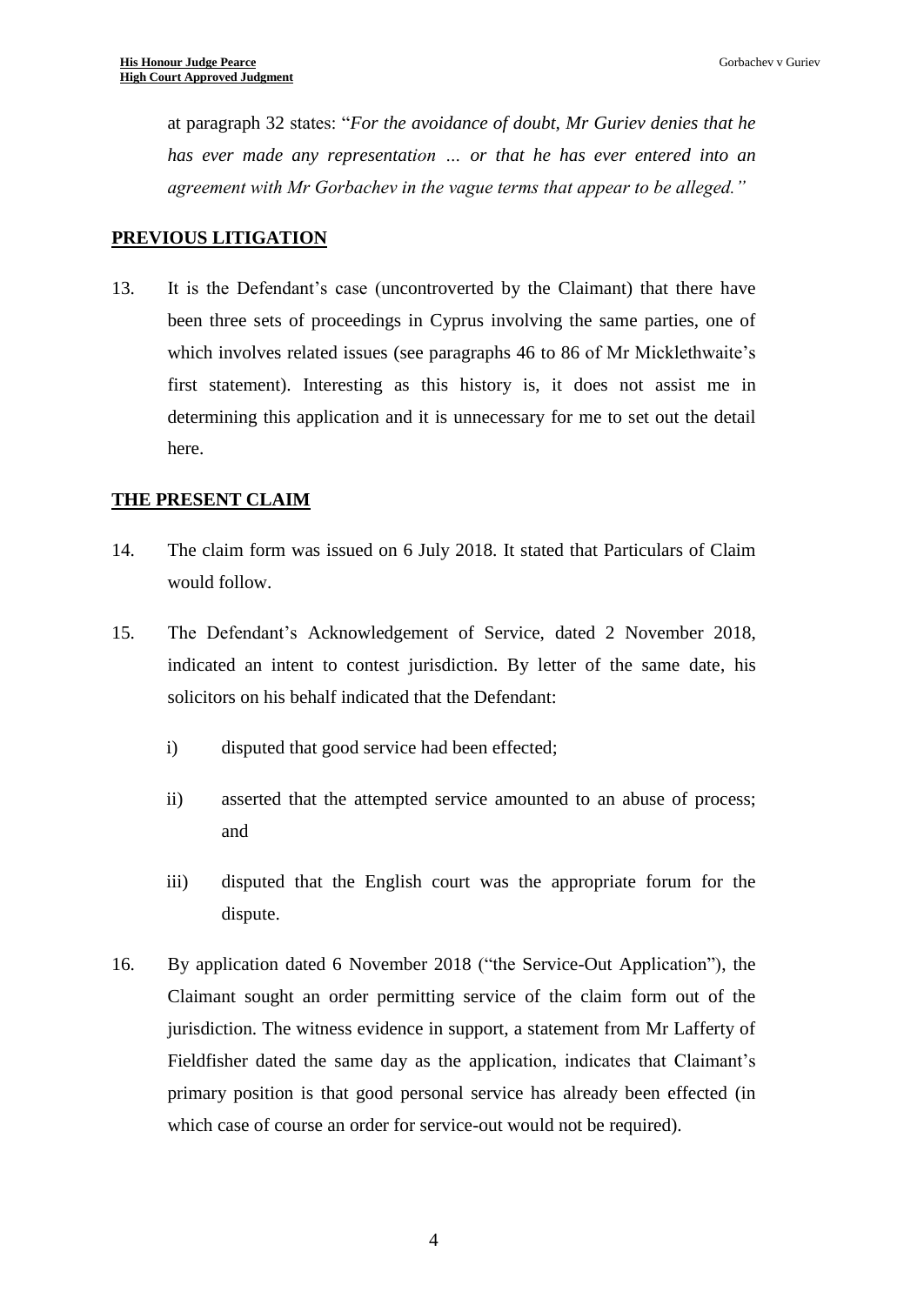- 17. The Service-Out Application came before HHJ Pelling QC for directions on 19 November 2018. He adjourned the application to 7 January 2019 and extended time for Mr Gorbachev's evidence, with the question of evidence to be considered at the adjourned hearing.
- 18. In the meantime, Mr Guriev issued the present application on 30 November 2018.
- 19. On 3 January 2019, HHJ Pelling QC adjourned the Service-Out Application for further directions to be given following the determination of whether Mr Guriev was served personally and Mr Guriev's alternative argument based on abuse of process. The hearing on 7 January 2019 was vacated.
- 20. It follows that this hearing was listed to deal with the questions of whether personal service was effected and, if so, whether the court should decline to exercise its jurisdiction on the basis that the proceedings are an abuse of process. As indicated above, the Defendant did not pursue the latter argument.

### **THE EVIDENCE**

- 21. The Defendant has served witness statements in support of the application from:
	- i) The Defendant himself dated 29 November 2018;
	- ii) Mr Alexei Motlokhov, described in his statement as "*a director of Mr Guriev's family office",* dated 29 November 2018;
	- iii) Mr Hisham Soliman, his driver, dated 29 November 2018;
	- iv) Mr Alexander Ionov, described in his statement as "*an assistant to Mr Guriev*", dated 29 November 2018;
	- v) Mr Denis Gromovoy, again described in his statement as "*an assistant to Mr Guriev*", dated 29 November 2018;
	- vi) Mr Neil Micklethwaite, a partner in the firm of Brown Rudnick LLP, solicitors instructed on behalf of Mr Guriev for the purpose of these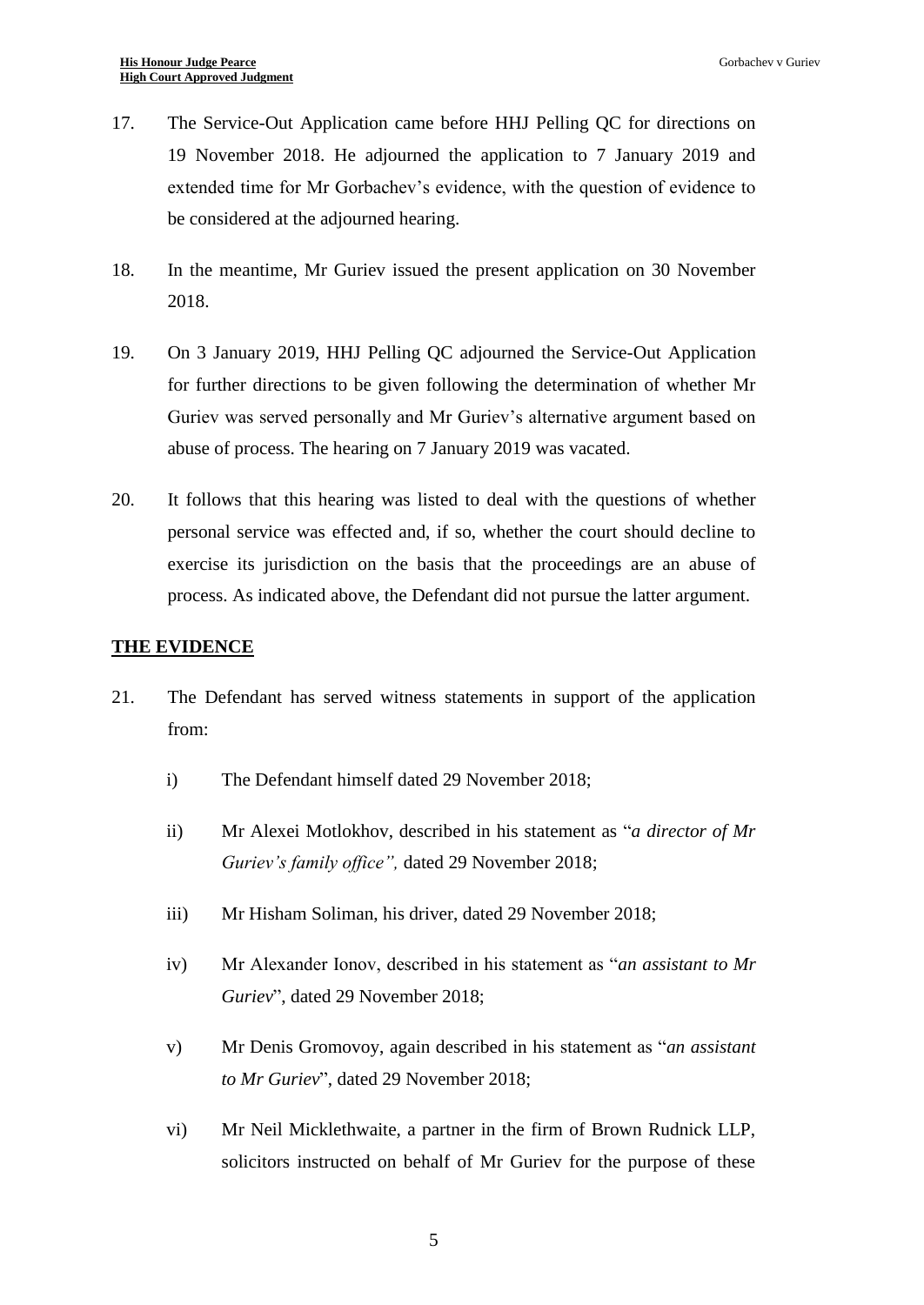proceedings, dated 30 November 2018, 22 March 2019 and 25 June 2019;

- vii) Ms Olga Bischof, another partner with Brown Rudnick, dated 25 June 2019;
- viii) Mr Nikolay Bichkov, Chief Executive Officer of PhosAgro Trading, dated 25 June 2019.
- 22. Messrs Guriev, Motlokhov, Suliman, Ionov and Gromovoy were all present at the time of the purported service on 19 October 2018. Messrs Guriev, Gromovoy and Ionov signed statements in Russian. A translator's affidavit has been served relating to the translation of those witness statements. No issue has been raised with the accuracy of translation.
- 23. Mr Micklethwaite, Ms Bischof and Mr Bichkov all deal with the Defendant's ability to understand spoken English, in reply to the Claimant's case.
- 24. Mr Micklethwaite deals with other matters in addition, in particular:
	- i) the issue of abuse of process;
	- ii) (in his second statement) revisions to the accounts of Messrs Motlokhov, Guriev, Ionov, Soliman and Gromovoy following receipt and review of the Claimant's evidence.
- 25. The Claimant served witness statements in reply to the application from:
	- i) Mr Andrew Lafferty, solicitor for the Claimant, dated 6 November 2018 (relating to the service-out application) and 8 February 2019 (relating to the current application).
	- ii) The Claimant himself, dated 13 June 2019.
	- iii) Mr James Zjalic, a specialist in audio-visual forensics, dated 22 January 2019. This is expressed to be an expert report. Technically, the admission of expert evidence requires permission of the court under CPR35.4. No issue has been raised with me seeing this statement or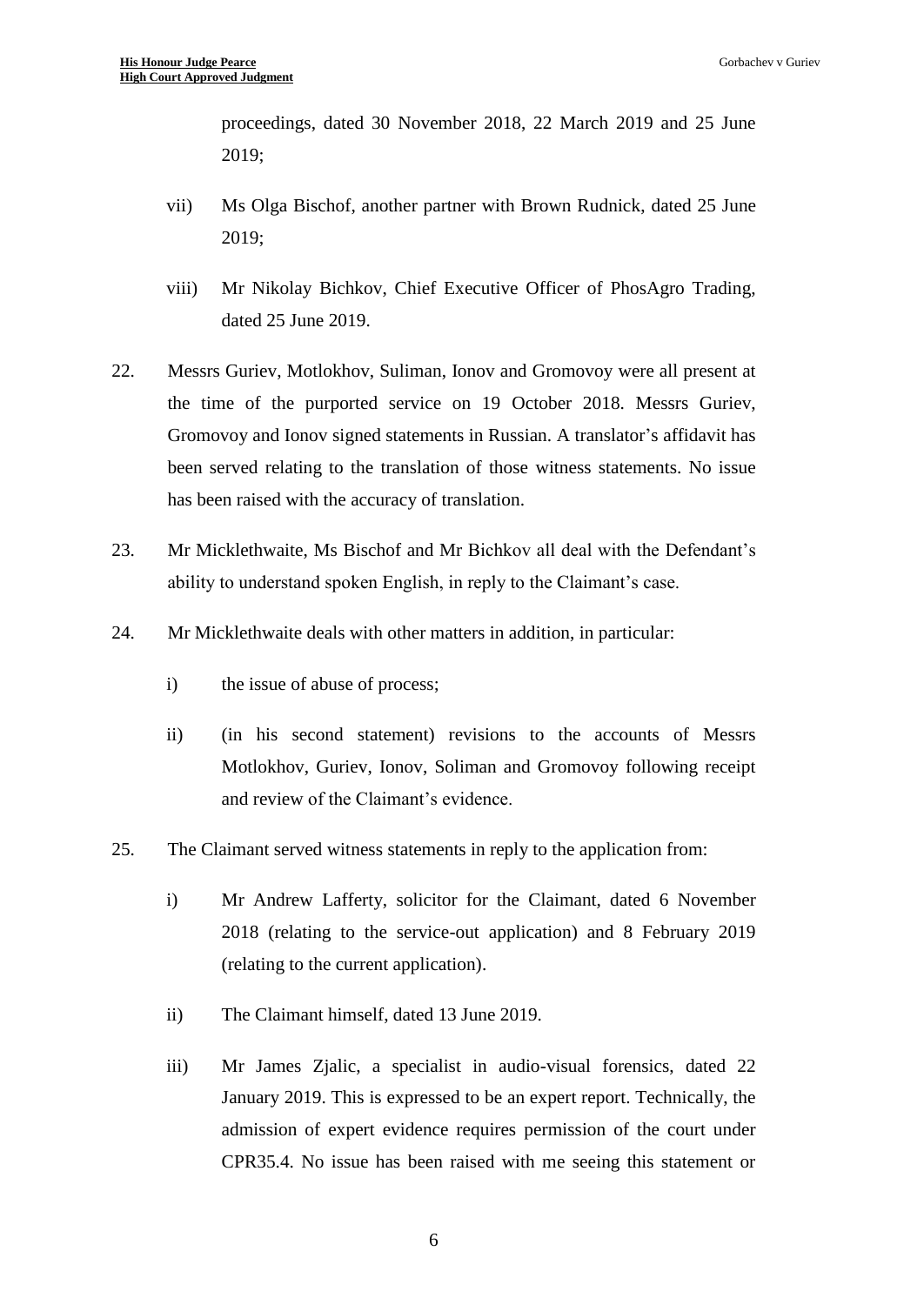report. It is in large part factual evidence of how the various recordings have been manipulated. That part of his evidence which deals with the enhancement of the recordings arguably involves some questions of expertise but no issue has been taken with that, no doubt because neither doubts the integrity of what he says. Each side seeks to rely on the product of Mr Zjalic's work. I accept that the recordings produced by him accurately reflect what they purport to show.

- 26. The Claimant has also served affidavits from:
	- i) Mr Ryan McDonagh-Allen, the process server who purports to have effected personal service, dated 7 February 2019;
	- ii) Mr Howe, a director of the process servers who employ Mr McDonagh-Allen, who observed and recorded the events of 19 October 2018, such affidavit again being dated 7 February 2019.

#### **THE LAW**

- 27. The relevant law on the personal service of a claim form can be summarised as follows:
	- i) CPR 6.3(1) provides for service of a claim form by various means, including "*personal service in accordance with rule 6.5*."
	- ii) CPR 6.5(3) provides that "*a claim form is served personally on an individual by leaving it with that individual…"*
	- iii) Service on an agent could not be good personal service see for example Morby v Gate Gourmet Luxembourg IV Sarl [2016] EWHC 74.
	- iv) In what has been described as a "*concession to practicality"*, if the person upon whom service is being attempted will not accept the document, service can be effected either by handing the document to the person (what is often called a "limb 1" case) or by telling the person what the document contains and leaving the document with or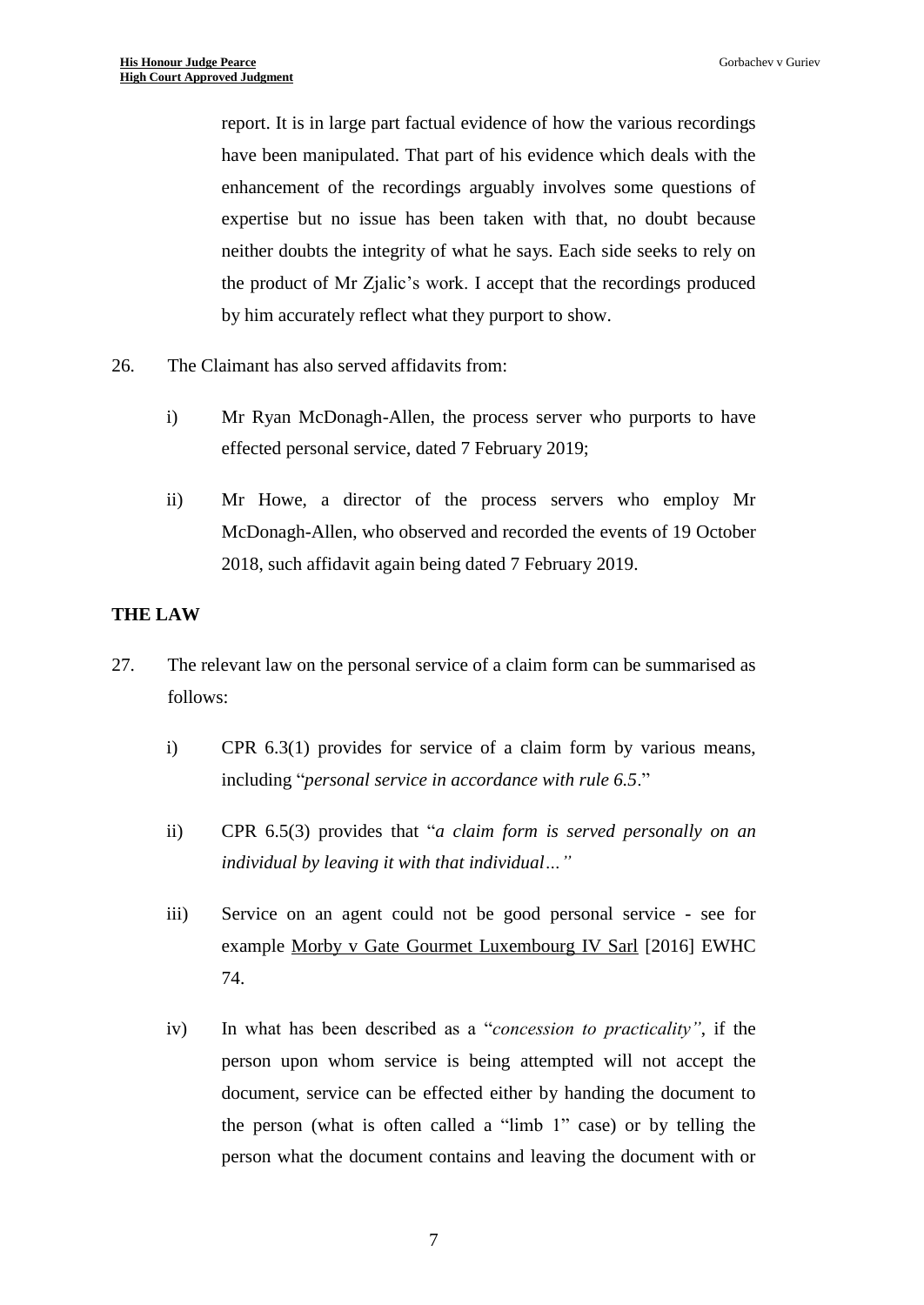near the person (a "limb 2" case) - see Kenneth Allison Ltd v A E Limehouse  $& Co$  [1991] 3 WLR 671.

- v) Knowledge of what the documents contains for this purpose is acquired by it being brought to the intended recipient's attention "*that it is a legal document which requires his attention in connection with proceedings*" - see Hoffman LJ in Walters v Whitelock, unreported, 19 August 1994, cited by Philips J in Tseitline v Mikhelson [2015] EWHC 3065 (Comm).
- vi) "*The focus is on the knowledge of the recipient, not the process by which it is acquired*" - per Philips J in Tseitline.
- vii) Once the intended recipient has "*a sufficient degree of possession of the document to exercise dominion over it for any period of time however brief, the document has been 'left with him' in the sense intended by the Rule*" - see Waite LJ in Nottingham Building Society v Peter Bennet & Co, The Times, 26 February 1997 cited by Phillips J in Tseitline.
- viii) If the intended recipient has gained possession within the meaning referred to in the previous sub-paragraph, it makes no difference that the person seeking to effect service may subsequently remove the document, for example because the intended recipient has not taken the documents and has walked away from them - see Phillips J in Tseitline.
- ix) The burden is on the Claimant to show a good arguable case that service was effected on the Defendant - see for example Tseitline.
- x) Where an issue of fact arises as to whether there is such a good arguable case, the court must take a view on the evidence if it can reliably do so (Goldman Sachs International v Novo Banco SA [2018] UKSC 34).
- xi) If the court is not able to make a reliable assessment of an issue on the evidence available, it is sufficient for the Claimant to show a plausible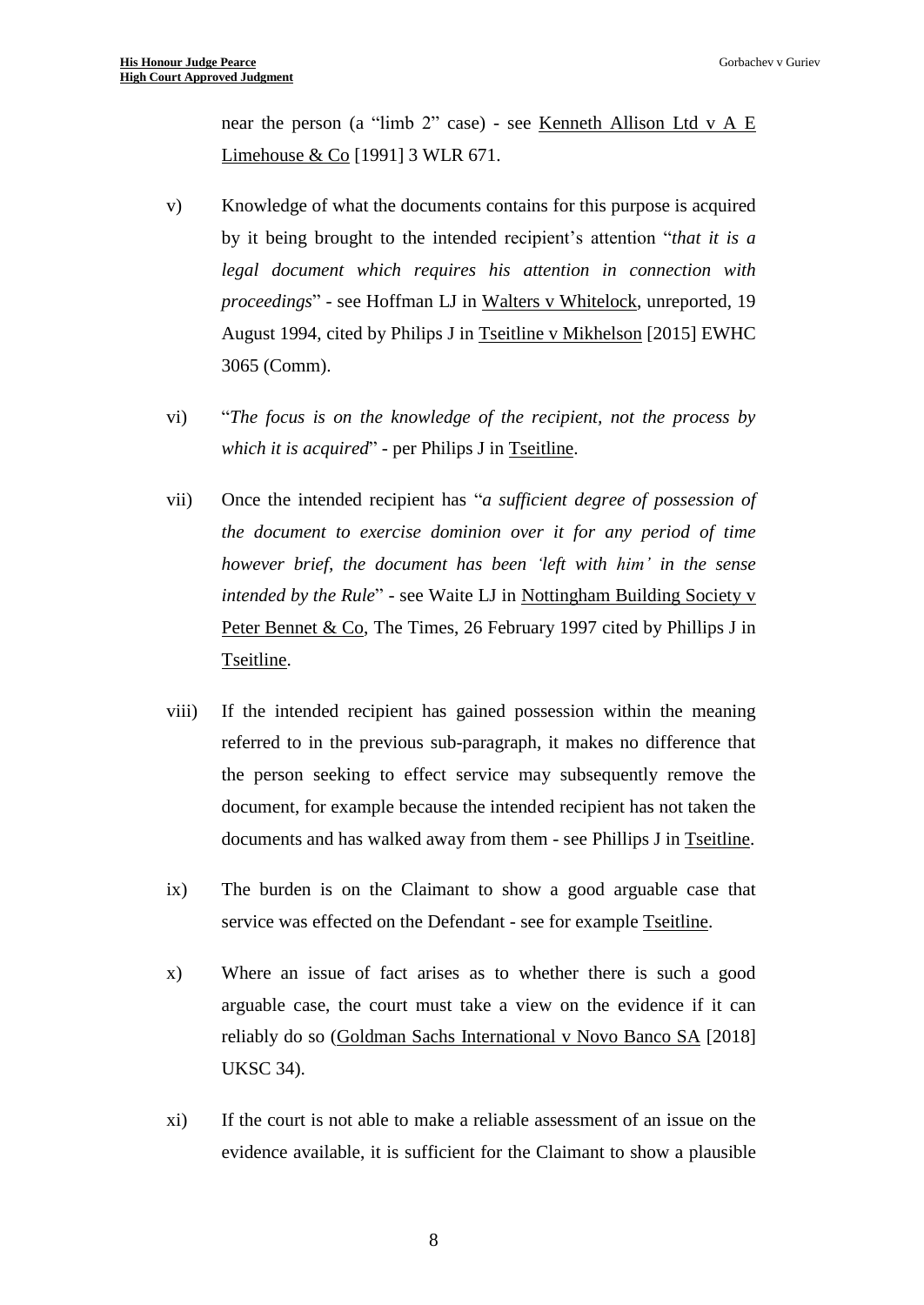evidential basis on the issue (again, Goldman Sachs International v Novo Banco SA [2018] UKSC 34).

- 28. There is no dispute between the parties as to these legal principles, though there is significant disagreement as to what assessment I should make of the evidence and how the legal principles apply to that assessment.
- 29. There is one issue of nuance on the law relating to whether the need for the Claimant to show a "*plausible evidential basis*" for any particular disputed factual issue on which he relies is synonymous with saying that the Claimant has the better of the evidence on the issue.
- 30. The Defendant says that the court's starting point under Goldman Sachs has to be to endeavour to make sound factual findings on the balance of probabilities if it can.
- 31. Green LJ in Kaefer v AMS Drilling [2019] EWCA Civ 10 considered the decisions of the Supreme Court in Brownlie v Four Season Holdings [2017] UKSC 80 and Goldman Sachs v Novo Banco SA. In his judgment, he states that the reference by the Supreme Court in Goldman Sachs to showing a "*plausible evidential basis*" on disputed factual issues addresses the situation where the court cannot make clear findings on the evidence and "*moves away from a relative test and in its place introduces a test combining good arguable case and plausibility of evidence."* He goes on, " *Whilst no doubt there is room for debate as to what this implies for the standard of proof, it can be stated that this is a more flexible test which is not necessarily condition upon relative merits."*
- 32. I am bound by the decision in Goldman Sachs. The Defendant is right that the starting position is to assess whether the Claimant has the better argument on a particular issue. But I am not obliged to limit findings favourable to the Claimant to those issues where he can show that he has the better case of the two parties. Where I am concerned with what I can see or hear on the footage, I can easily make that assessment. In other respects, I am asked to look at why the Defendant and his witnesses behaved in the way that they did and whether that behaviour supports a finding that their knowledge or motive was different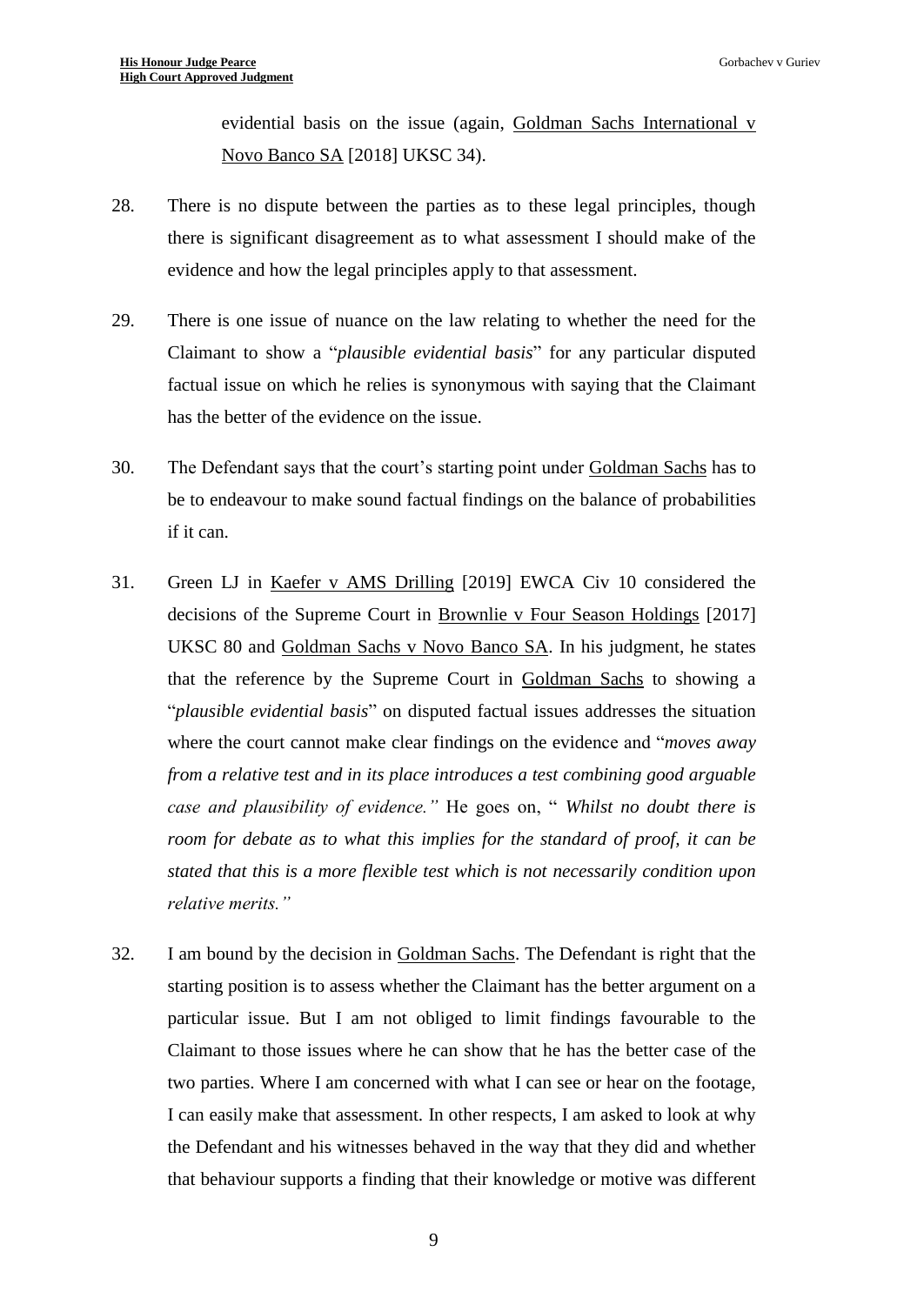to what is asserted in their respective witness statements. In those cases, it is unlikely to be possible to make the kind of firm assessment of who has the better of the evidence without having heard the witnesses give oral evidence. Where I simply cannot say from the material before me who has the better of the evidence, I should look at the plausibility of that evidence and whether a good arguable case can be made out based upon it. That is the test that I have applied in this judgment.

#### **THE CLAIMANT'S CASE**

- 33. The process server did not hand the documents to Mr Guriev. It is therefore common ground that this is a limb 2 case within the Kenneth Allison test. The Claimant contends that the court can be satisfied on the evidence (or at least can find that there is a plausible evidential basis) for the following:
	- i) That Mr McDonagh-Allen was attempting personal service on the Defendant;
	- ii) That the Defendant knew that documents were being proffered to him;
	- iii) That documents were left with or sufficiently near to the Defendant as to give him dominion over them;
	- iv) That Mr Guriev acquired sufficient knowledge of the nature of the documents to pass the test for personal service.
- 34. Of these issues, the Claimant says the first three are either not controversial or are plainly proved by the video evidence. Of the fourth, the Claimant says that the conclusion for which he contends can be drawn from a careful analysis of the video and is supported by inconsistencies in the evidence from the Defendant and his witnesses which is a consequence of an attempt to give a misleading impression of what occurred so as to evade a finding that Mr Guriev understood that there was an attempt to serve him with court papers.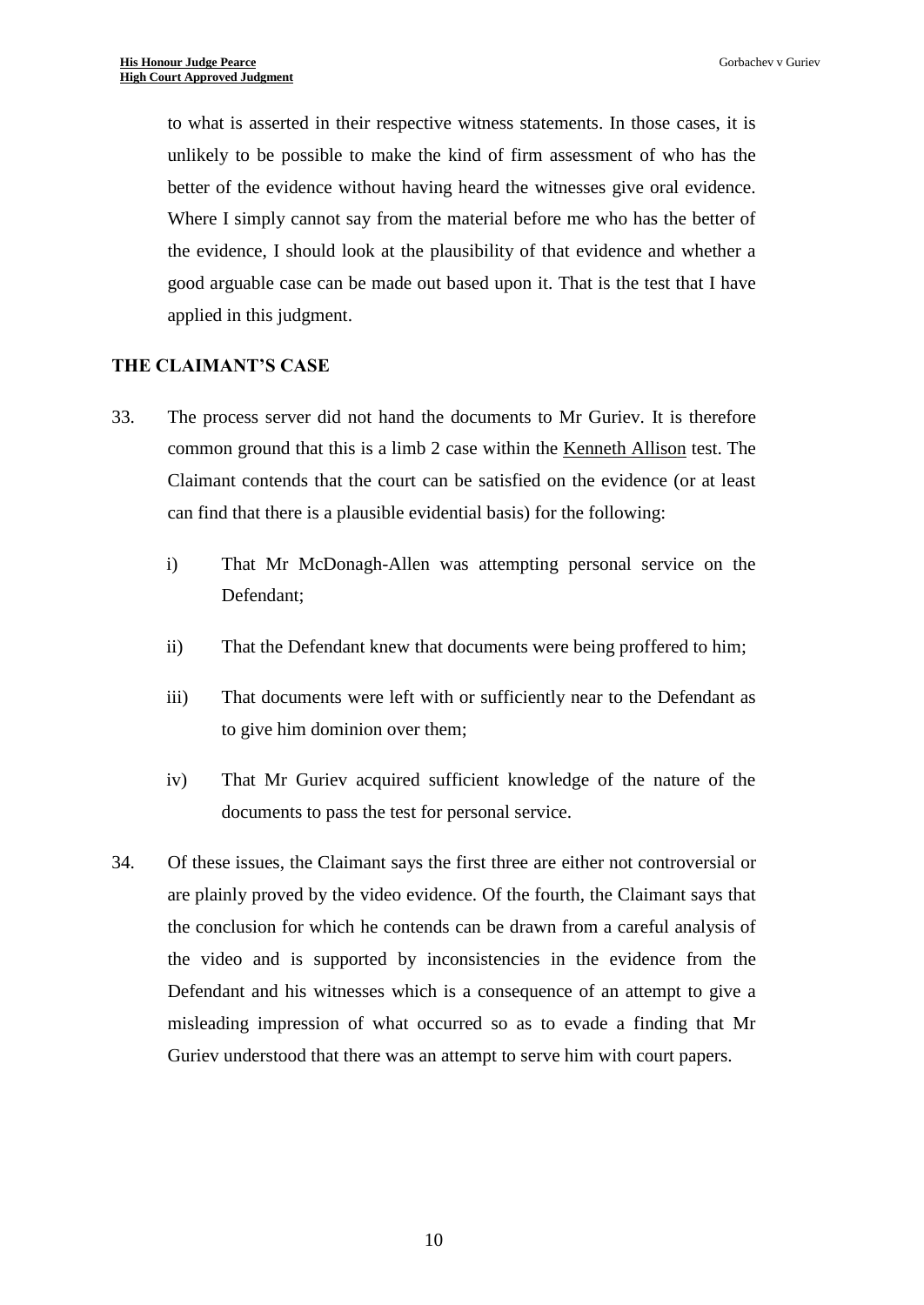### **THE DEFENDANT'S CASE**

- 35. The Defendant agrees that this is a second limb case under Kenneth Allison but contends that:
	- i) The video shows that the process server did not state that he was trying to serve court papers;
	- ii) The circumstances shown on the video coupled with evidence of Mr Guriev's knowledge of the English language do not lead to the conclusion that he understood that the process server was trying to serve court papers;
	- iii) There is no adequate evidence to show even a plausible evidential basis for finding either that the other members of his group understood that there was an attempt to effect service of court documents or that such understanding was conveyed by one or more of them to Mr Guriev;
	- iv) In any event, the papers were not left "*with or near*" Mr Guriev they were left on the ground by his car.

#### **DISCUSSION**

#### **a. The witness evidence**

36. My starting point is to consider the relative weight to be attached to the video recording and the witness evidence before me. It is self-evident that the Claimant and his witnesses have an interest in asserting matters that support an argument for good service and that the Defendant and his witnesses have the opposite interest. Where I have the benefit of video and audio recordings of what occurred, this material is an obvious starting point. There are matters of detail that cannot readily be discerned from that material and to that extent I should bear in mind what the witnesses have to say. But I believe that I should be particularly cautious in this case about the accuracy of such evidence for the following reasons: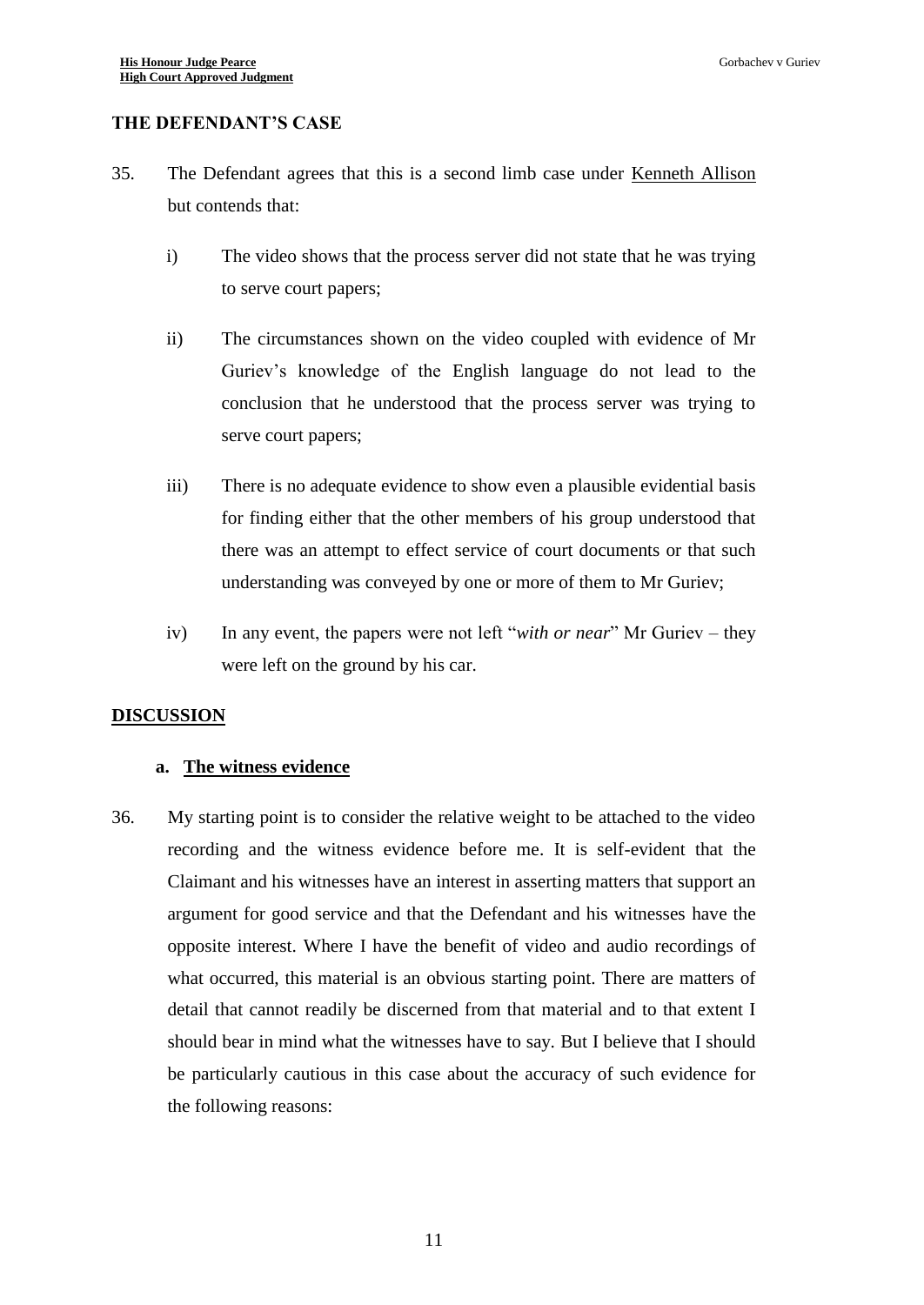- i) I bear in mind the analysis of the frailties of human recollection expressed by Leggatt LJ at paragraphs 65 to 70 of his judgment in Blue v Ashley [2017] EWHC 1928 (Comm), citing and expanding on his earlier judgment in Gestmin SGPS SA v Credit Suisse (UK) Limited [2013] EWHC 3560 (Comm). Whilst in those cases he was dealing with events that were more distant in the witnesses' memories than is the case here, the same warnings of the distorting effects both of the passage of time and more importantly the process of litigation apply here.
- ii) I have not heard cross-examination of witnesses, therefore am less well placed than I might be to judge the reliability of what they say.
- iii) The Claimant's witnesses no doubt had the opportunity to see and hear the footage before making their statements – thus they are likely, consciously or unconsciously, to have been affected by its content in wording their statements as they have.
- iv) Conversely, the Defendant's witnesses did not have that benefit (though may have been aware at the time of making their statements that the attempt to serve could have been recorded – this is by no means the first occasion on which an attempt at personal service has been filmed, as is shown by the judgment of Phillips J in Tseitline, a judgment handed down in October 2015, therefore well before the events with which we are concerned, and in any event is a practice of which I have been made aware in other cases).
- v) Perhaps unsurprisingly there are differences between the original statements of the Defendant's witnesses and the events shown on the footage, which inevitably undermine the strength of their evidence.
- vi) The subsequent clarification of their evidence was achieved not by further statements from those witnesses, but a statement from their solicitor. Unlike the Claimant, I see nothing particularly sinister in this, but I must bear in mind that it is his understanding of their account, not their own words which is before me.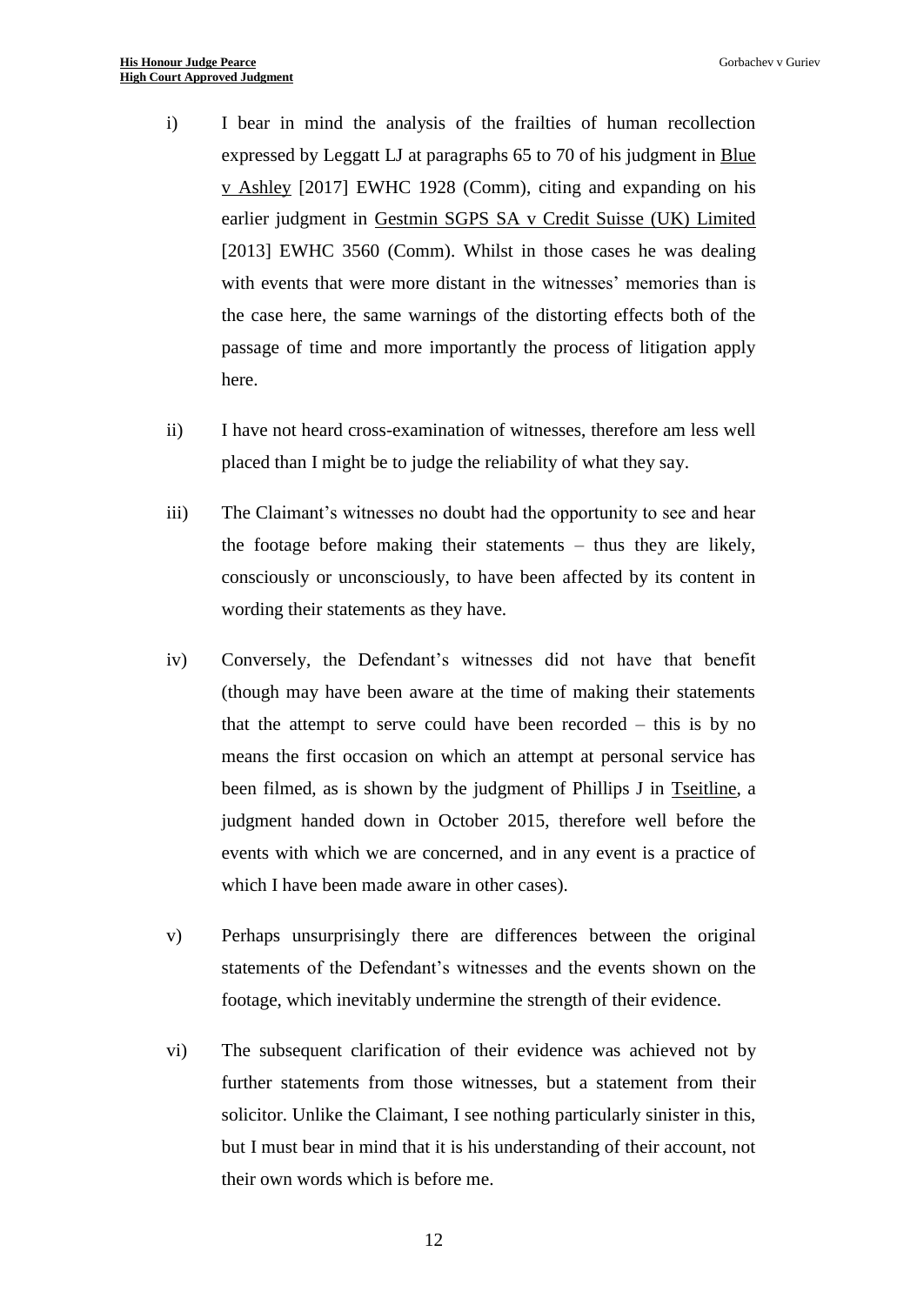#### **b. The footage**

- 37. The video recording has been summarised both within the Defendant's skeleton argument and in a document relied on by the Claimant entitled "*Claimant's Analysis of Parties' Cases on Personal Service*." These two documents together with review of the footage itself have helped me to come to findings of fact set out in an Appendix to this judgment, which findings I can safely make having regard to the test set out in Goldman Sachs International v Novo Banco SA. Whilst most of these facts and their chronology are not in dispute, some are not admitted. I have borne that in mind but where I have made findings it is either on the basis of agreement or of my assessment of the undisputed evidence. Where the evidence is disputed, I deal with it below.
- 38. In so far as the disputed issues are concerned, two, namely whether Mr Soliman made the comment "*No he didn't*" before saying "*He didn't touch anything*", and whether the documents touched Mr Ionov's arm before the process server dropped them, can be dealt with summarily.
- 39. As to the first, the alleged additional comment of Mr Soliman, nothing turns on this. It is common ground that Mr Soliman denied that there was contact between Mr Ionov both before and after the disputed words. Whether he asserted the same one more time in the middle of the exchange will make no difference to any conclusion in this case.
- 40. As to the second, since service on Mr Ionov would not be good service on Mr Guriev, the fact of actual contact of documents is irrelevant to whether service was achieved, save in so far as it shows that Mr McDonagh-Allen was very close to Mr Ionov. It undoubtedly is the case that they were very close but whether the documents actually made contact with Mr Ionov's body, whether deliberately or accidentally, does not add to the significance of this point. I deal below with whether the evidence of Mr Ionov on this issue affects his credibility.
- 41. The other issues identified in the appendix are all part of the broader issues in the case that can be identified as follows: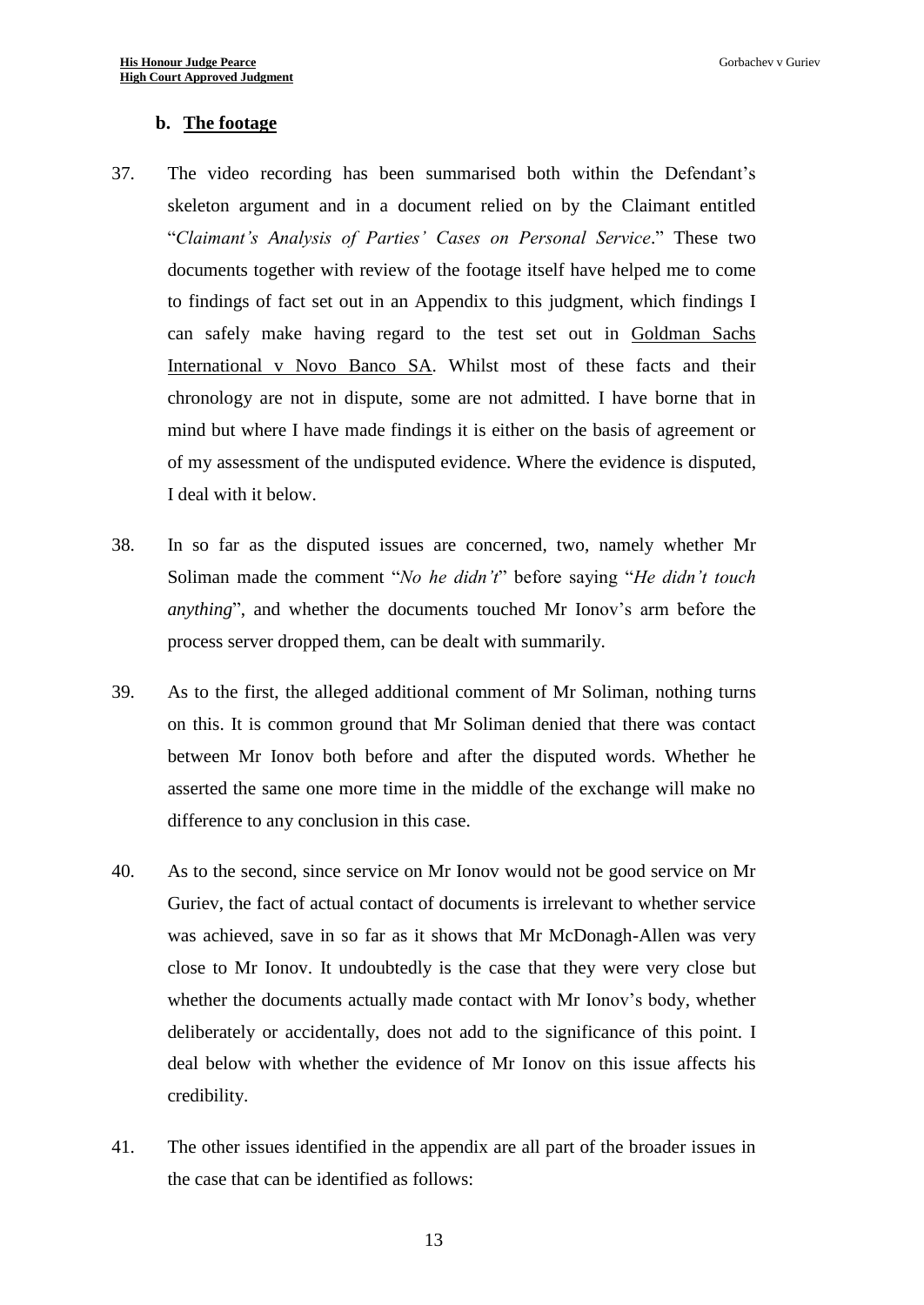- i) Did Mr McDonagh-Allen correctly identify Mr Guriev as the person whom he intended to serve, or did he in fact mistakenly try to serve someone else? (If he mistakenly tried to serve someone else, that could not be valid service.)
- ii) Did Mr Guriev know that Mr McDonagh-Allen was trying to serve documents on him?
- iii) Did Mr Guriev have sufficient knowledge of the nature of the documents to allow a finding of service?
- iv) Did Mr McDonagh-Allen leave the papers sufficiently near to Mr Guriev as to allow a finding that they were left with him?

If the Claimant is able to show an adequate evidential basis in favour of each of these propositions, he will show a good arguable case that personal service has been effected.

# c. **Did Mr McDonagh-Allen correctly identify Mr Guriev as the person whom he intended to serve?**

- 42. It is Mr McDonagh-Allen's evidence that he identified Mr Guriev correctly, having previously seen photographs of him. Having watched the video footage several times, I can see no reason to reject that evidence having regard to the following:
	- i) He appears consistently to target his comments in Mr Guriev's direction;
	- ii) Conversely, I can see no one else to whom he could have been consistently targeting the comments given the way he is facing at various points in the footage.
	- iii) Whilst he did not in fact walk up to Mr Guriev, that is clearly explained by the fact that he was not able to because of the presence of other people in Mr Guriev's company. For these purposes, it is not necessary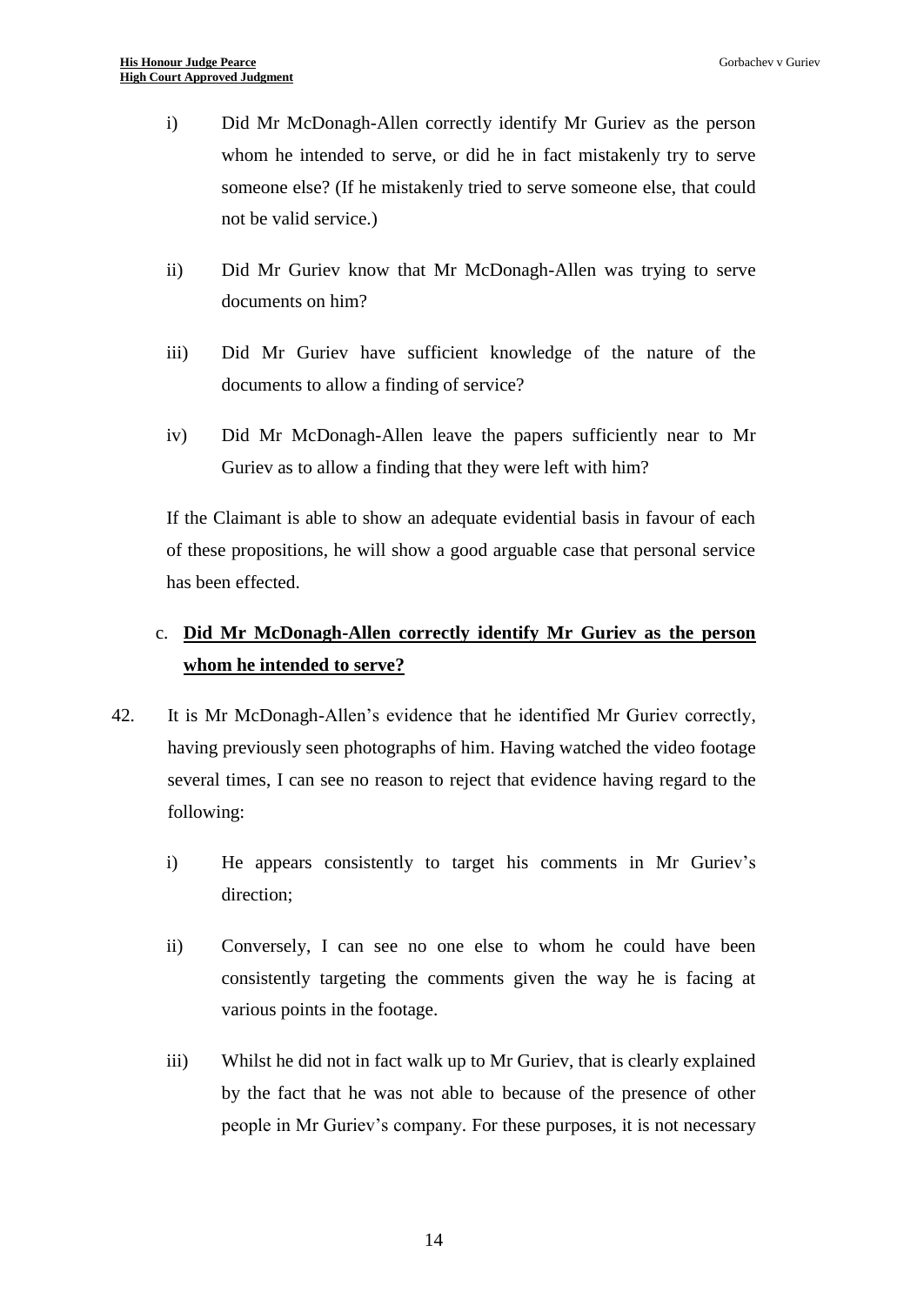to consider why this was the case, although that issue is relevant to the third and fourth issues referred to in paragraph 41 above.

43. In his witness statement, Mr Soliman says that Mr McDonagh-Allen "*seemed to be addressing Mr Ionov* … *I can only assume that he thought that Mr Ionov was Mr Guriev, as he never tried to direct his comments at Mr Guriev or to pass papers to him, despite the fact that the passenger door of the first car was open."* (In fact, at the point that Mr McDonagh-Allen drops the papers, Mr Guriev was not in the car so the fact that the passenger door was opened before he dropped them cannot assist in showing how the documents could have been handed over differently.) In their respective statements, Mr Motlokhov (paragraph 8), Mr Guriev (paragraph 8), Mr Ionov (paragraph 7) and Mr Gromovoy (paragraph 8) also all say that Mr McDonagh-Allen either spoke to Mr Ionov or appeared to be speaking to him. However things may have appeared to them at the time (a matter dealt with below), I am satisfied from the video footage that the Claimant has the better of the evidence and that I can safely rely on the evidence that Mr McDonagh-Allen had in fact correctly identified Mr Guriev as the person he was seeking to serve and addressed his comments to him.

# **d. Did Mr Guriev know that Mr McDonagh-Allen was trying to serve documents on him?**

- 44. Mr Guriev's account of the incident is that his English is limited, that he did not understand what Mr McDonagh-Allen was saying and that he did not understand what was going on (see paragraph 10 of his statement of 29 November 2018). Indeed, he thought that Mr McDonagh-Allen might have been trying to sell something, as suggested by his question to Mr Motlokhov at paragraph 11 of his statement.
- <span id="page-14-0"></span>45. As indicated above, each of Messrs Guriev, Ionov, Gromovoy, Motlokhov and Soliman say that Mr McDonagh-Allen either did speak to or appeared to be speaking to Mr Ionov. Having watched the video, I find it surprising that all five should make the same mistake unless they have colluded to agree a common account.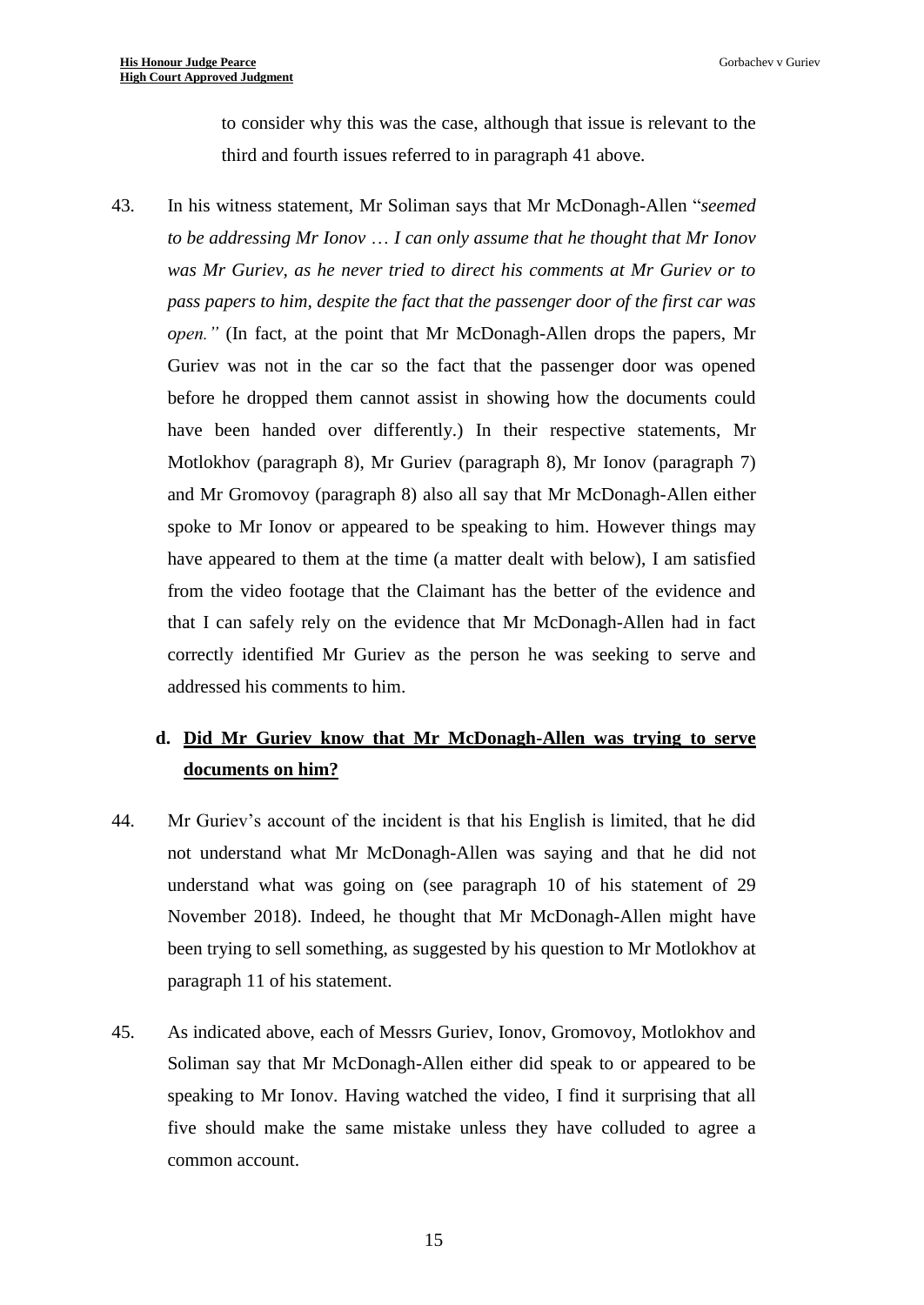- 46. Further, Messrs Guriev, Ionov and Gromovoy each speak of Mr McDonagh-Allen running up to the group. Messrs Soliman and Motlokhov use the neutral word "*approach*" which would be consistent with running or walking. Having watched the footage, there is nothing that could lead a person to believe that Mr McDonagh-Allen was running – he was clearly walking. This does tend to suggest that the three witnesses who speak of him running may be embellishing their evidence, the obvious motive to be that they wish to give a picture of a confused scene, thereby explaining Mr Guriev's alleged failure to realise that it was an attempt to serve him.
- 47. It might be said that the failure of all five witnesses to give the same account runs contrary to the suggestion of collusion – if they were colluding to give untrue evidence, why should all agree on one point, but only some on another, when they all could be said to have equal opportunity to view what happened? I bear this in mind when considering whether I am persuaded on the evidence that the Defendant's witnesses have colluded to give misleading or false evidence on the matters that they witnessed and/or whether the Claimant shows a plausible evidential basis for a finding of good personal service.
- 48. The Claimant relies on inconsistencies between the witnesses' original accounts and the video footage more generally as evidence that they are not telling the truth. Those alleged inconsistencies are closely analysed both in the Claimant's skeleton argument and the document entitled "*Claimant's Analysis of Parties' Case on Personal Service*." It is not necessary for me to go through them in detail. Whilst I acknowledge that there are inconsistencies in the evidence, it would be highly surprising if they could have accurately remembered the precise details of locations, movements and conversation, even a few hours after the incident. On the whole, their accounts are reasonably accurate and this in fact tends to suggest that they are not seeking to mislead the court.
- 49. On the particular issue of why the witnesses say that Mr Ionov did not touch the papers before Mr McDonagh-Allen dropped them, whereas the footage, in particular a still that has been obtained from that footage, seems to show that the documents brushed against Mr Ionov, the contact between the documents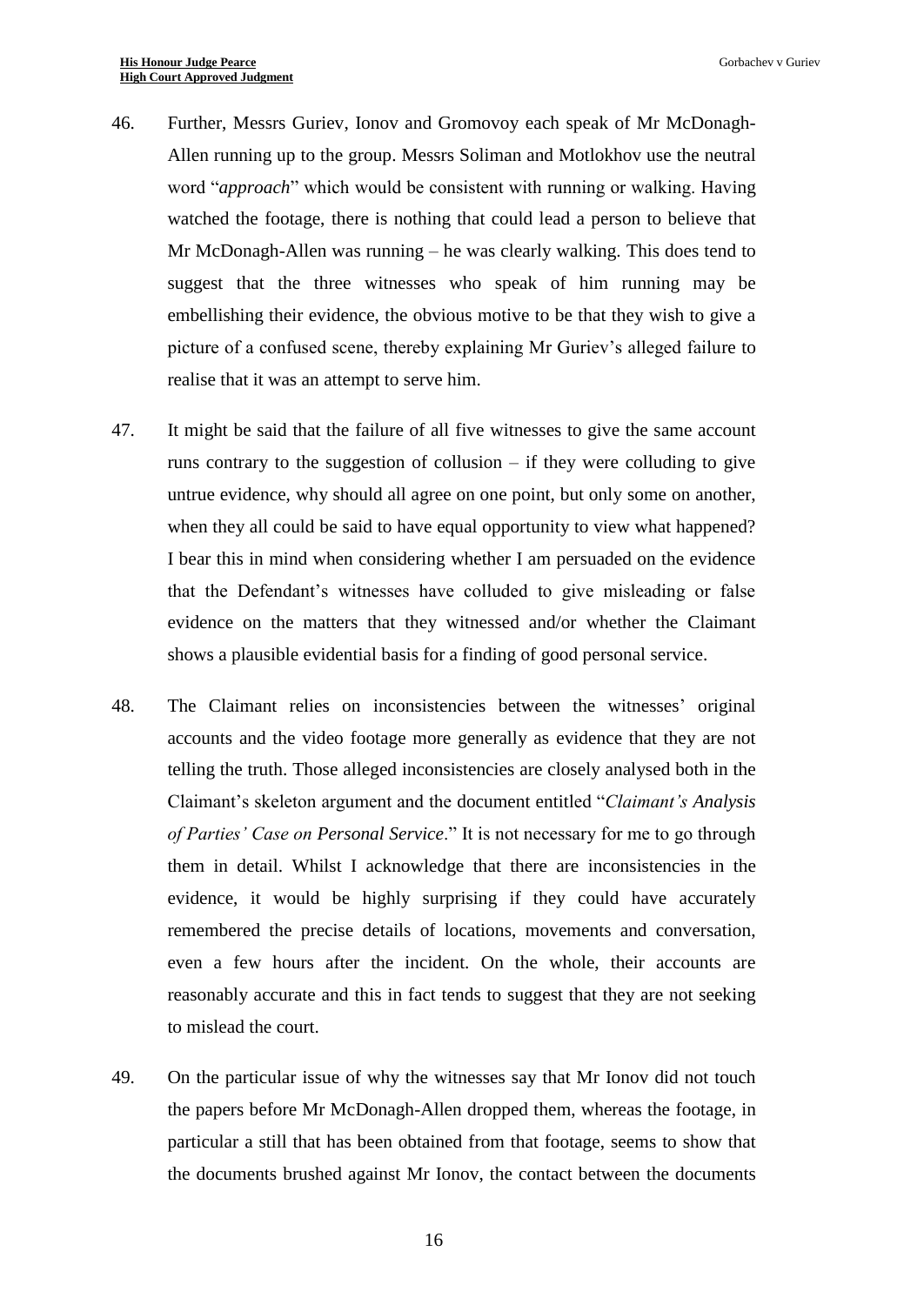and Mr Ionov is so slight that I could not conclude on the balance of probabilities that the witnesses must have known of the contact and therefore are lying.

- 50. However, there are other striking features of the evidence:
	- i) As indicated above, I am satisfied that the better evidence is that Mr McDonagh-Allen was in fact targeting his remarks at Mr Guriev. It is clear that he used Mr Guriev's name in addressing him. Even if one did not understand the language being used, it would be clear that remarks were being addressed to Mr Guriev. Accordingly, all five witnesses have made the error referred to at paragraph [45](#page-14-0) above in circumstances which are difficult to understand. The most obvious explanation is that they are lying to disguise the fact that they realised that Mr McDonagh-Allen was trying to serve documents on Mr Guriev.
	- ii) The two witnesses with Mr Guriev at the scene who have sufficiently good English to make statements in this language, Mr Motlokhov and Mr Soliman, both say that Mr McDonagh-Allen spoke of having "*media papers*". In fact, he clearly says "*legal papers*". It may be that the witnesses agreed a common line that is simply wrong, or that one made a wrong suggestion as to what was said and the other went along with it. Either way, the most obvious reason for the mistake is that one or both of them has/have deliberately given an inaccurate account of what was said in an attempt to bolster the case that the witnesses did not know what was going on when at least one of them did.
	- iii) I am satisfied from the sound track that, at around 00.41 and very shortly after Mr McDonagh-Allen said "*Sir, can you take them?",* Mr Soliman (who appears to be a native English speaker – his statement is in English) said "*Don't touch it."* The obvious reason for him to say this is that Mr Soliman realised that this was an attempt to serve the documents and that touching the documents might amount to sufficient evidence of possession to lead a court to find that good personal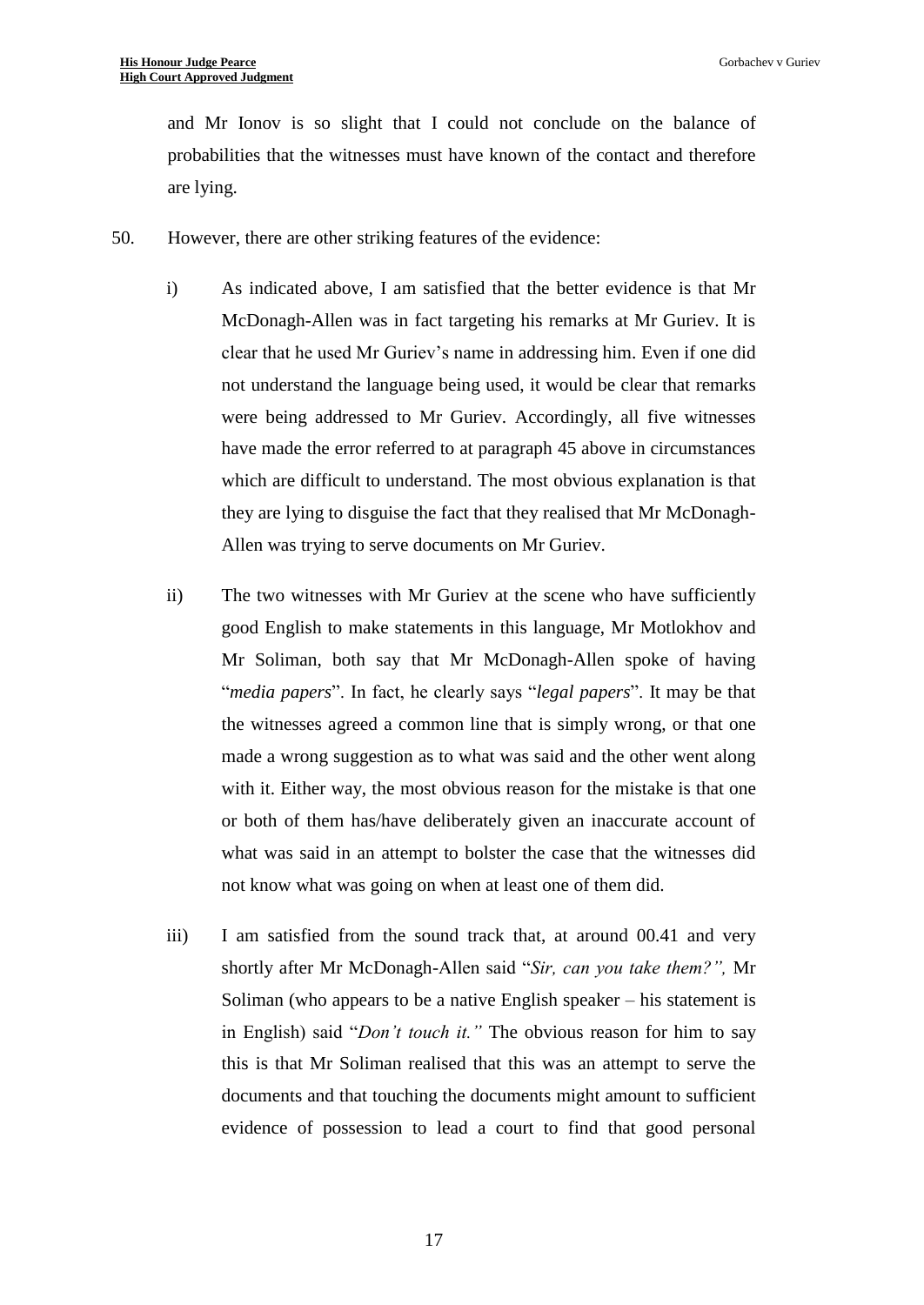service had been effected. Indeed, I can not think of any other plausible reason for his saying this.

- iv) When he is walking to and from the rear of the car and shortly before he gets into the passenger seat, Mr Motlokhov appears to be showing interest in the papers. He can certainly be seen looking at them at around  $02.08$  to  $02.14$ . There is nothing surprising in this – it is not an everyday event for someone to approach a colleague in the street with a bundle of papers in their hand, to attempt to speak to the colleague then to drop the papers on the street. The natural reaction in such a situation would be to pick up the papers and read them oneself – or look down at them on the ground and read them. The latter appears to be exactly what Mr Motlokhov was doing. Given that he can sign a statement in English, I would expect him to be able to read documents of the kind that are said to have been handed over here. Given the repeated attempts to look at the documents over several seconds, it is inconceivable that he was looking at a blank sheet of paper. The overwhelming probability is that he was reading something of substance. On the evidence before me, that was most likely page 554 of the bundle (the document also appended as an exhibit to Mr McDonagh-Allen's affidavit at page 629 of the bundle). This is the front sheet of the bundle of documents which Mr McDonagh-Allen states that he was trying to serve (see paragraphs 8 and 13 of his affidavit). It states that the documents that are attached are "*important legal documents*" and refers to "*the commercial court*" and "*an issued claim form*". It follows in turn that there is a sound evidential basis for finding that Mr Motlokhov knew of the nature of the documents, including that they were addressed to Mr Guriev. If this is so, Mr Motlokhov's assertion that the man "*seemed to be trying to give some papers to Mr Ionov*" would be a false statement. The most obvious explanation for that is that Mr Motlokhov is lying to assist Mr Guriev.
- 51. Without having heard cross examination of these witnesses, I cannot safely conclude that all or any of them are lying, though I have a strong suspicion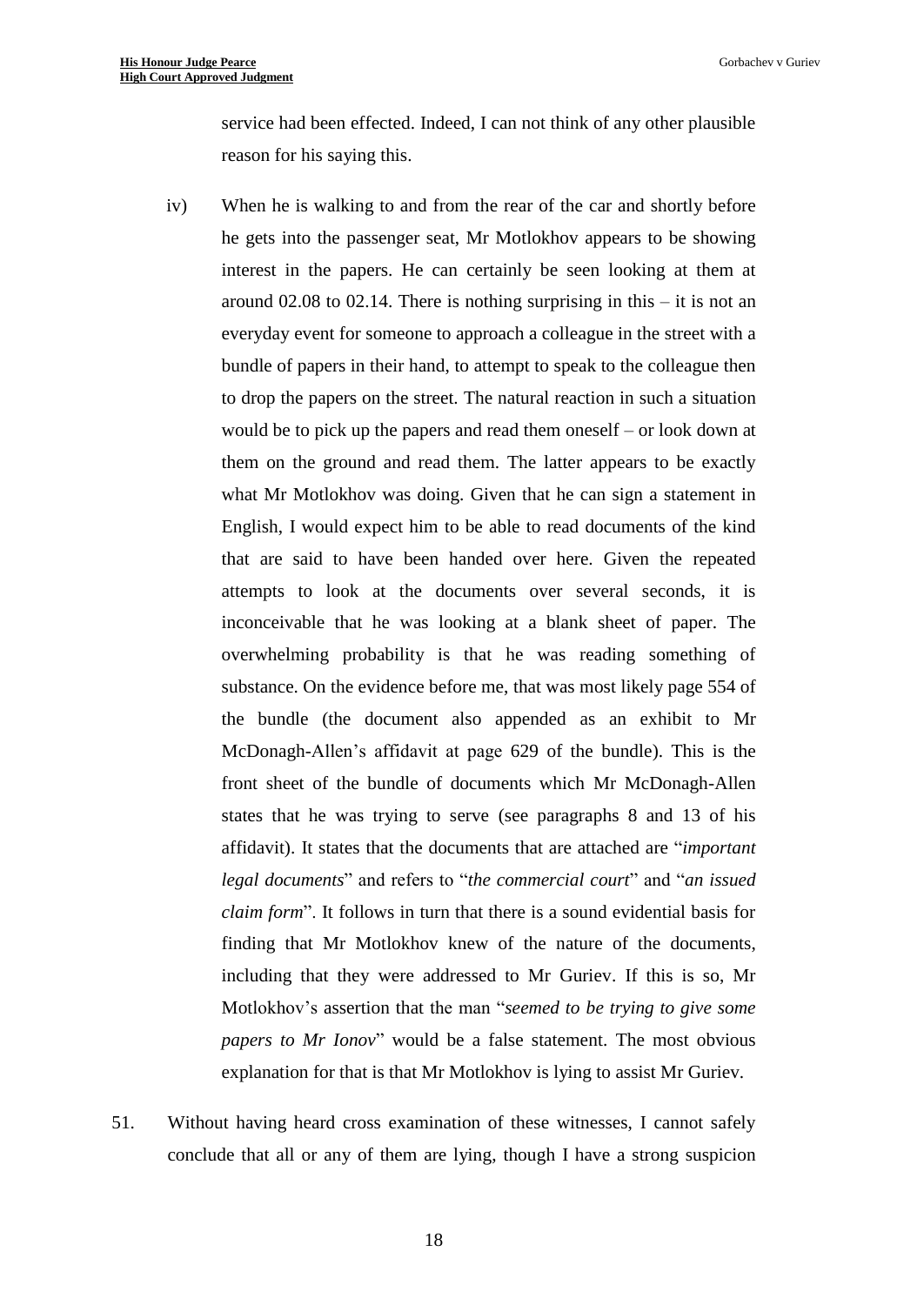that this is so. Certainly, there is a plausible evidential basis for concluding that this is so and that the reason that they are lying is to cover up the fact that they each knew that this was an attempt to serve documents upon Mr Guriev.

- 52. The mere fact that some or all of the people who were with Mr Guriev realised that this was an attempt to serve papers upon him does not mean that Mr Guriev himself realised this. Without hearing oral evidence on this issue, it is difficult to assess who has the better of the evidence on this issue. However in my judgment, there is a plausible evidential basis for concluding that Mr Guriev did realise that this was an attempt to serve papers upon him. I say this for the following reasons:
	- i) Given Mr McDonald-Allen's proximity to Mr Guriev and the overwhelming likelihood that Mr Guriev would recognise his own name, whether said with a Russian accent or an English one, it is probable that he realised that Mr McDonald-Allen was seeking to address him rather than anyone else. It follows that the argument at paragraph 51 above applies to him as much as any of the other witnesses.
	- ii) At 00.33, Mr Guriev says *"What does he want?"* in Russian. Once Mr Guriev had asked that question, it is likely that it would be answered by someone. It is apparent from the footage that some discussion takes place at least amongst those next to Mr Guriev, if not Mr Guriev himself, the detail of which cannot be made out - it is not possible to make out precisely who speaks, when or in what language. This provides a plausible evidential basis for concluding that at least one of the people with Mr Guriev who spoke better English (Mr Motlokhov and Mr Soliman) would have answered his question. For the reasons given above, there is a plausible evidential basis for concluding that both of those men understood what Mr McDonagh-Allen was trying to do. It follows that there is a plausible evidential basis for concluding that one or both of them told Mr Guriev what Mr McDonagh-Allen was seeking to do.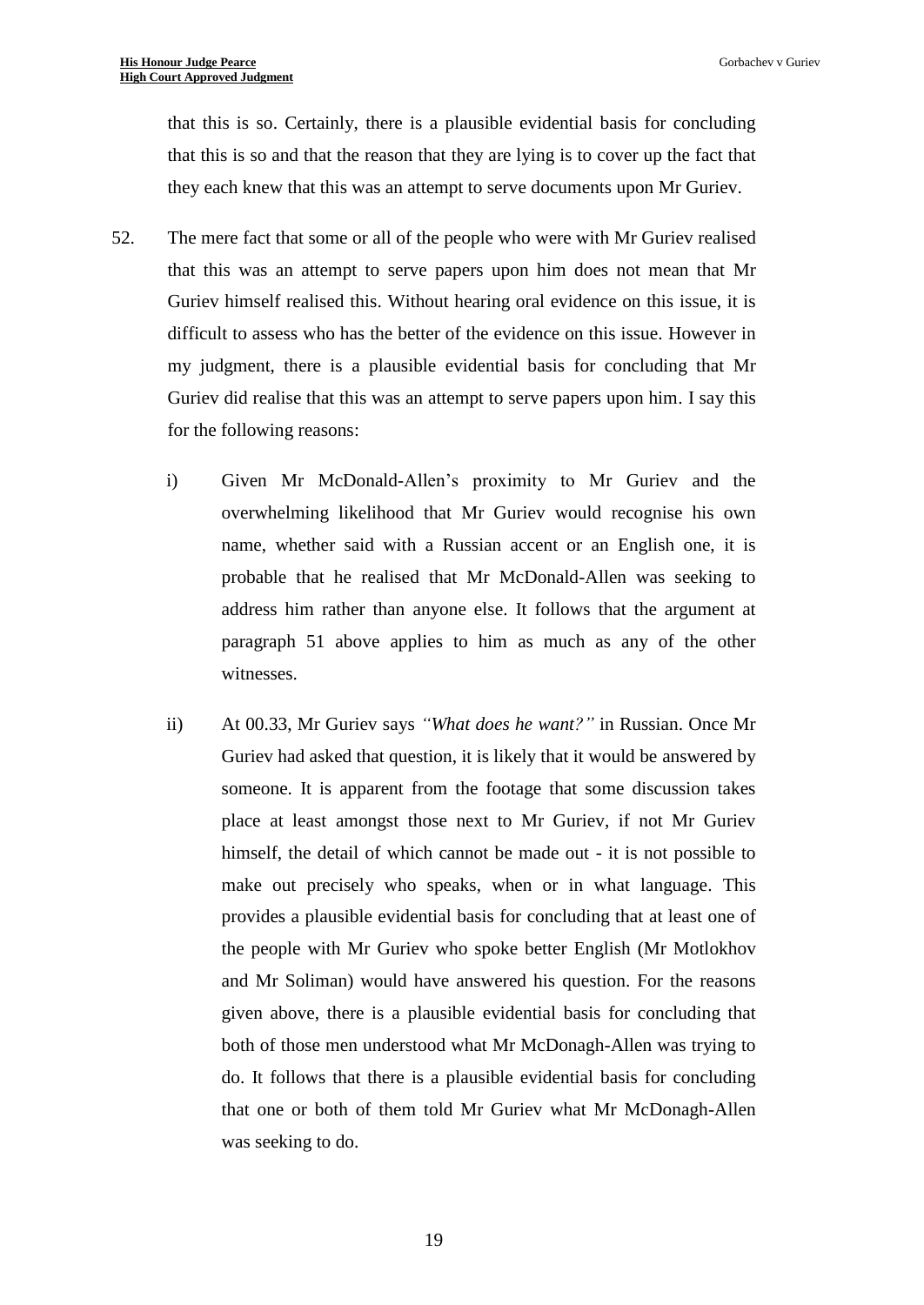- 53. Certain other matters have been raised either for or against my reaching this conclusion. They do not take matters any further for the following reasons:
	- i) Mr Guriev's knowledge of English. There is hot dispute in the witness evidence as to the standard of Mr Guriev's English. Assuming it to be as he and his witnesses state, his knowledge of English would not stand in the way of realising that the remarks were addressed to him for reasons set out above. Therefore his level of English does not take matters further.
	- ii) Mr Motlokhov's relationship with Mr Guriev. The Claimant's evidence is that Mr Motlokhov is Mr Guriev's son-in-law (see paragraph 4 of the second statement of Mr Lafferty). This has not been disputed by the Defendant. However none of the witness statements disclose this situation. This is suggested to be indicative of a lack of frankness by the Defendant and/or his son-in-law. Whilst the failure to refer to this is perhaps a little surprising, I would infer from the previous close connection of the Claimant and the Defendant that Mr Gorbachev knew exactly who Mr Motlokhov was. If that is so, the failure to mention the connection cannot be said to be indicative of an intention to deceive.

# **e. Did Mr Guriev have sufficient knowledge of the nature of the documents?**

- 54. It is of course not sufficient for the Claimant to prove that the Defendant knew that the person was trying to give him documents (or at least to show a plausible evidential basis for such a finding). He must further show at least a plausible evidential basis for the conclusion that the Defendant knew that he was being served with legal process.
- 55. The Defendant points to the passage in the judgment in Walters v Whitelock, (cited by Phillips J in Tseitline) where Hoffman LJ said that "*It is sufficient if it is brought to his attention* [that is to say the attention of the person being served] *that it is a legal document which requires his attention in connection with proceedings."* It is suggested that words that are less than expressly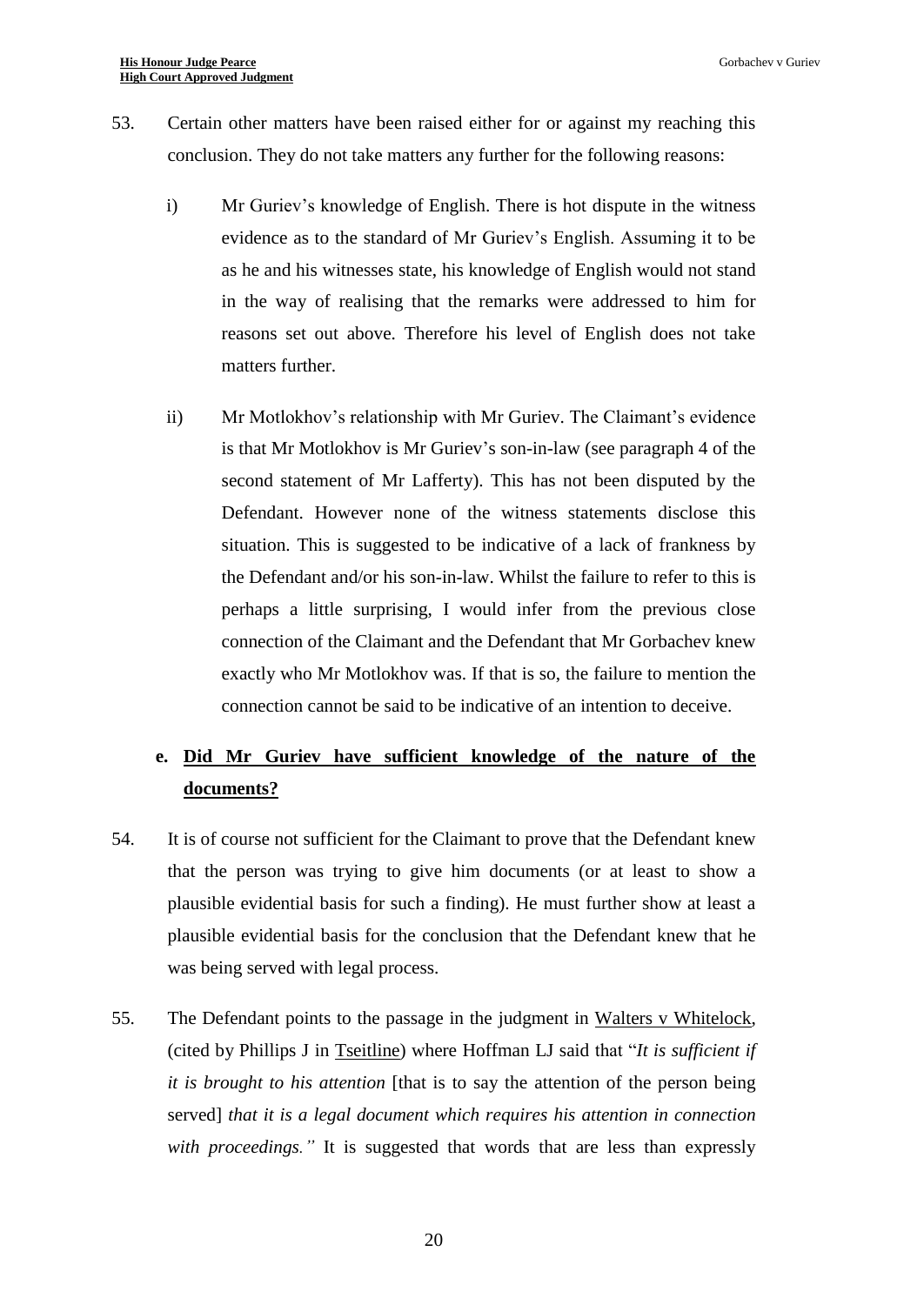indicative that the documents relate to court proceedings will not suffice to give the recipient the relevant knowledge.

- 56. But, as noted above, Phillips J himself acknowledged in Tseitline that the focus is on the knowledge itself, not the process by which it is acquired.
- 57. The Claimant's case here might have been more straightforward if Mr McDonagh-Allen had said that the documents related to court proceedings. But the evidence relied on in support of the Claimant's contention that Mr Guriev knew that the documents were meant for him (or at the very least that there is a plausible evidential basis for such a finding) apply with equal force to Mr Guriev's knowledge of the documents. If, as is at least arguable, Mr Guriev has not told the truth about his understanding of whom Mr McDonagh-Allen was trying to address, it is equally at least arguable that he is not telling the truth about his understanding of the nature of the documents.
- 58. That on its own does not demonstrate that, at the time of attempted service, he knew of the nature of the documents. But when one adds to the picture the evidence referred to above that provides an evidential basis for concluding that Mr Guriev was in a discussion about what Mr McDonagh-Allen was trying to do and the evidence below that those with Mr Guriev were trying to stop Mr McDonagh-Allen getting near to him, one reaches a position where there is a plausible evidential basis for concluding that Mr Guriev knew that service of court proceedings was being attempted.
- 59. As with the question of whether Mr Guriev realised that this was an attempt to serve court papers, I cannot go further on the available evidence and say who has the better of the argument. Having regard to the proper application of the test in Goldman Sachs, it is unnecessary for me to do so.

# **f. Did Mr McDonagh-Allen leave the papers sufficiently near to Mr Guriev?**

60. The Defendant in his submissions places emphasis on the importance of not diluting the requirement of the person who is purportedly served exercising dominion over the documents.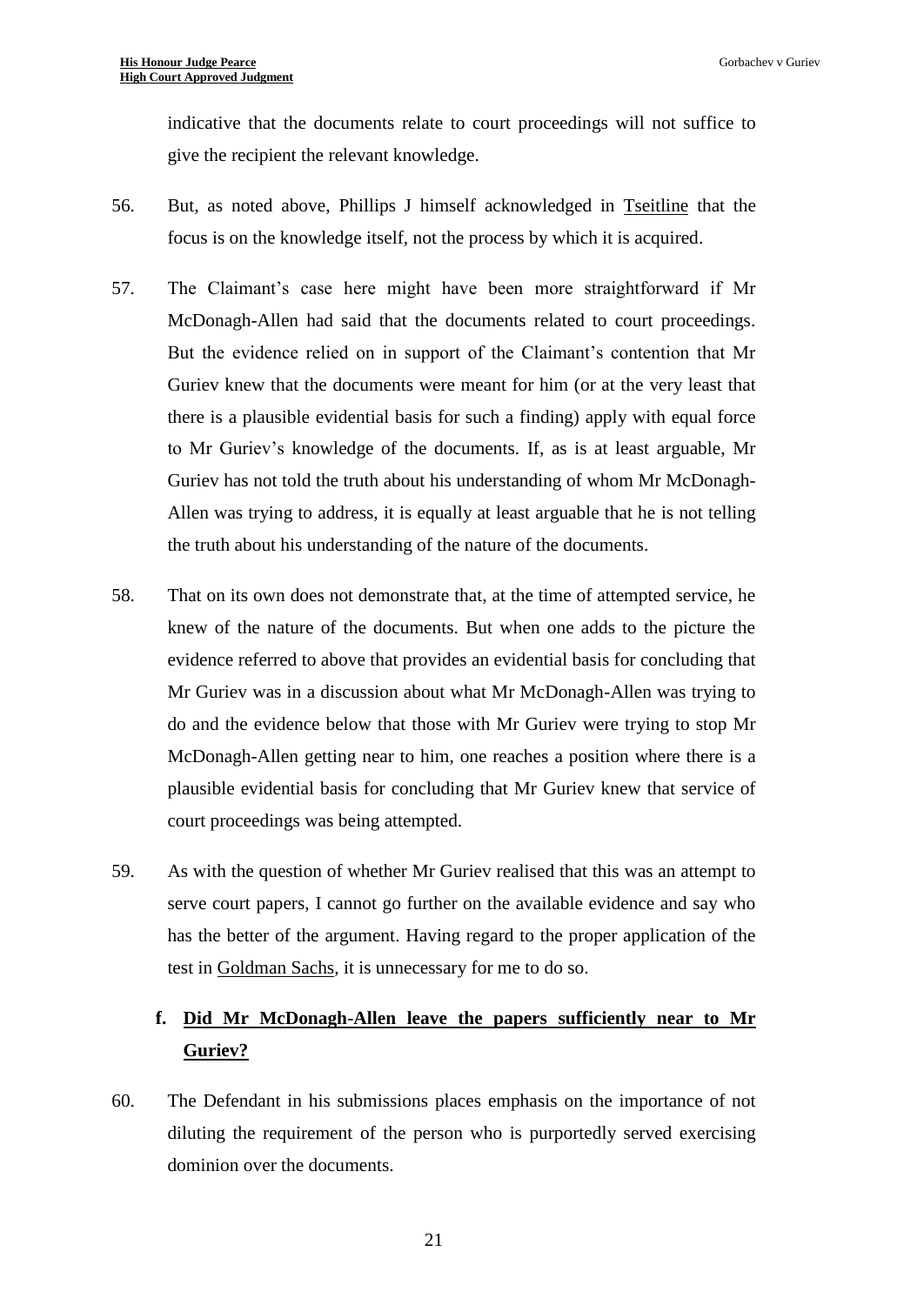- 61. On any version of events, Mr Guriev is a wealthy person. It is unsurprising that, when on the streets of London, there are people near him who can provide protection if that is necessary. When the exact role of the people is not identified in the witness statements, the overwhelming inference is that at least part of the reason for there being four associates or family members with him on the street is to protect him against unwanted contact with others. It takes very little analysis to think that this might include trying to avoid personal service of court proceedings taking place.
- 62. A careful study of the footage shows a strong case that the people with Mr Guriev were acting in a concerted way to protect such contact here. One of the striking features of their movements during the incident, amply demonstrated by the helpful diagrams produced by the Defendant and annexed to Mr Micklethwaite's second witness statement, is that Mr Guriev starts the incident in the middle of the group of men, but as the confrontation with Mr McDonagh-Allen proceeds all four other men come to be between him and Mr McDonagh-Allen.
- 63. I have no hesitation in finding on the basis of the events as apparent from the footage, that those with Mr Guriev were trying to stop Mr McDonagh-Allen getting any closer to him.
- 64. There was some debate during submissions about whether when Mr Soliman starts to open the car door, he can properly be described as "*corralling*" Mr McDonagh-Allen away. Whether that is the correct term or not, the overwhelming inference from the evidence is that this was an attempt to make it hard for Mr McDonagh-Allen to get near Mr Guriev. The overall impression from the footage is that Mr McDonagh-Allen got as near to Mr Guriev as he could have done without assaulting someone and/or risking his own safety. I fail to see how Mr McDonagh-Allen could, by the time he let go of the documents, have got any closer to the Defendant.
- 65. The Defendant draws attention to the fact that Mr McDonagh-Allen might have leant into the car to deposit the document inside or indeed might have stayed on the scene until the roof was retracted and deposited the documents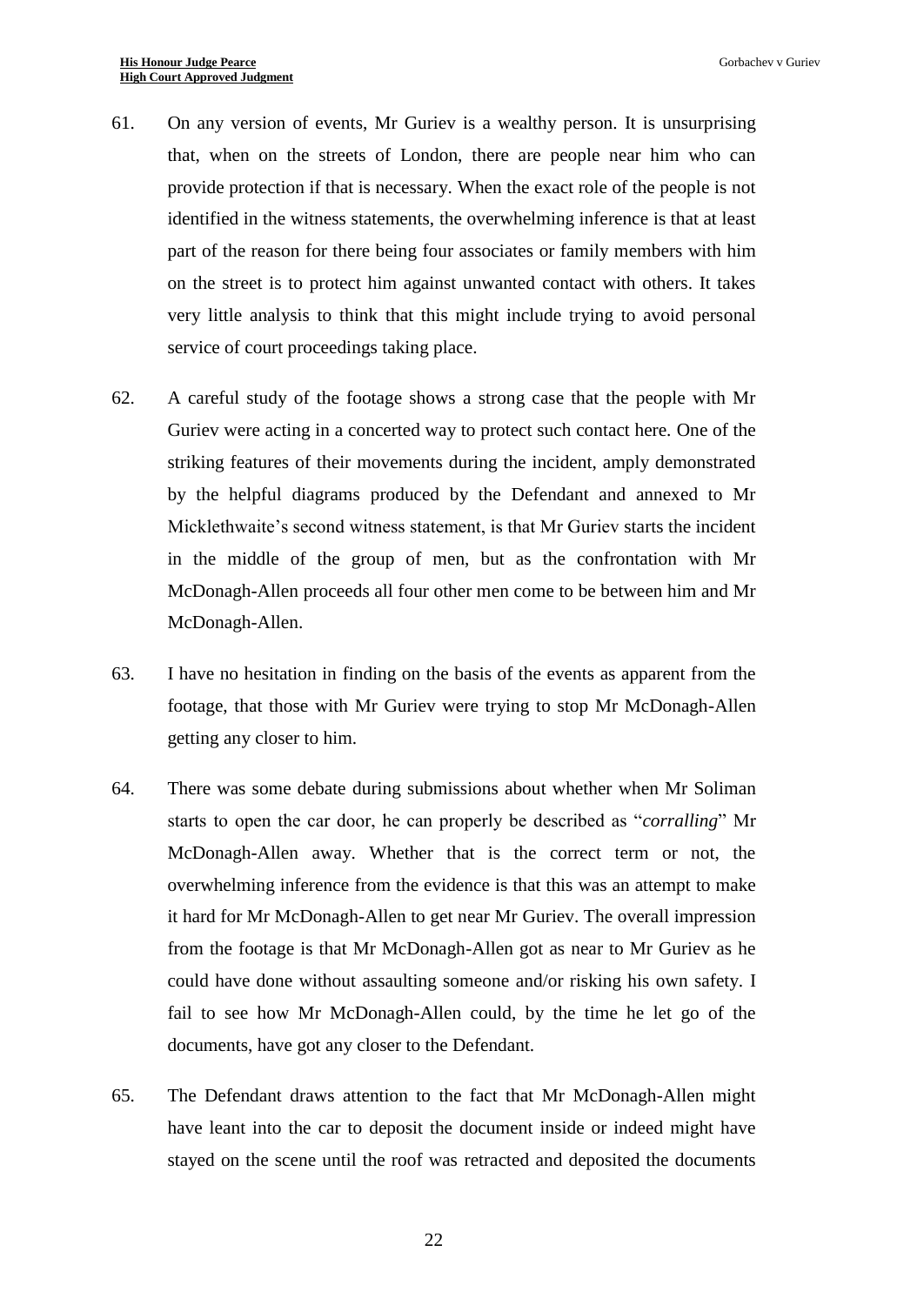in the car from above. As to the first of these, I consider that to be unrealistic. It would not have been easy for Mr McDonagh-Allen to reach into the car through the partially open door and, had he done so, he would have risked injury through the door being closed on him. (I should emphasise that I am not suggesting that any member of the Defendant's group would deliberately have injured him but that it was an obvious risk of someone inadvertently or deliberately closing the door on his arm that would readily explain why someone would not risk chancing that.) The second of course supposes that Mr McDonagh-Allen should have anticipated that the roof would be retracted. No doubt the pleasure in driving a car of this kind lies in retracting the roof when possible, but I doubt whether the roof would have been retracted had Mr McDonagh-Allen remained on the scene attempting to serve the papers – my assessment of the conduct of the men referred to above would suggest that this would have been unlikely. Certainly Mr McDonagh-Allen could not have expected that they would have done so.

66. It follows from the analysis above that Mr McDonagh-Allen left the papers as near to Mr Guriev as was reasonably practicable at the time he let go of them. I leave for another day the argument of whether that would be sufficient to allow a finding of personal service if the documents were not dropped in the eyesight of the person to be served. But these documents were so deposited. In my judgment, where the Claimant is able to show that the person to be served had sufficient knowledge of the nature of the documents and where, within the sight of the person to be served, the process server left the documents as close to that person as was possible given the attempts by those with the Defendant to prevent him getting any closer to the Defendant, the court has sound material to conclude that the documents were left sufficiently near to the person to render the service good.

#### **CONCLUSIONS**

67. It follows from the analysis above that I am satisfied that the Claimant effected personal service of the Claim Form on the Defendant on 19 October 2018.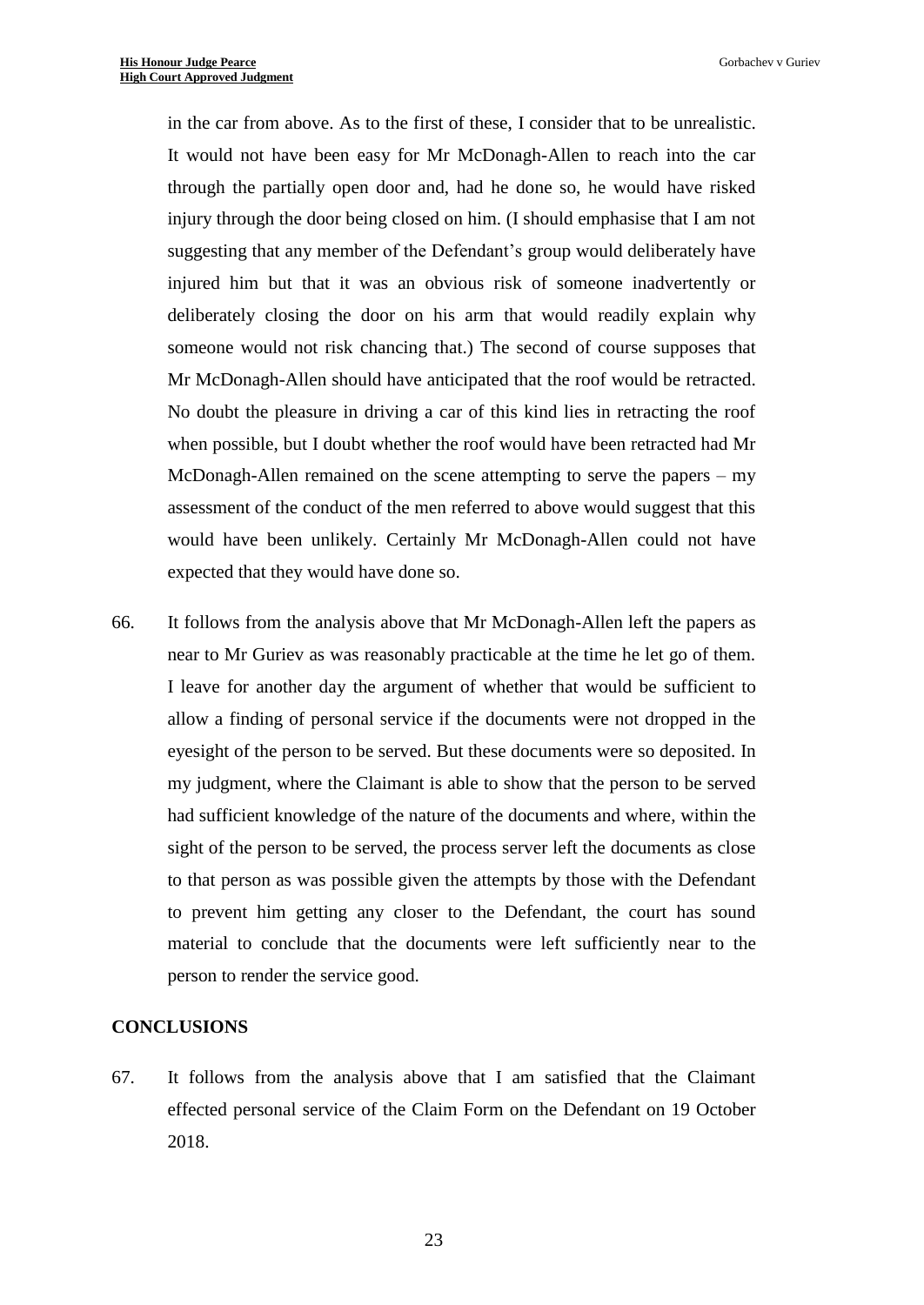68. I will allow the parties the opportunity to make submissions on the final form of order with a further hearing to deal with that and any consequential matters (if these cannot be agreed).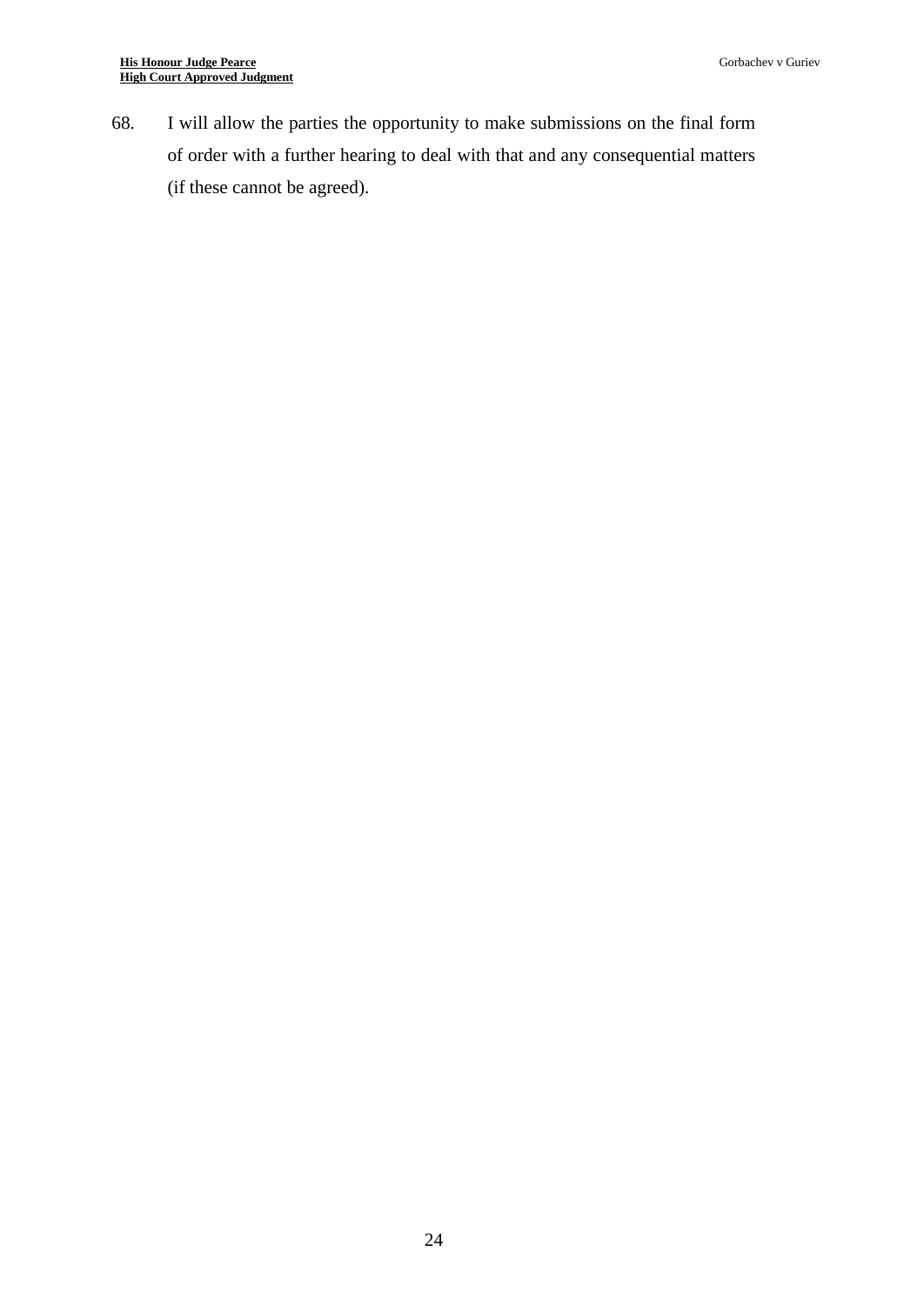# APPENDIX

## RELEVANT FACTUAL ISSUES IN RESPECT OF THE AFTERNOON OF 19 OCTOBER 2018 IN CHRONOLOGICAL ORDER

| Finding of fact                                                             | Source of<br>evidence for  | Disputed issue                | <b>Notes</b> |
|-----------------------------------------------------------------------------|----------------------------|-------------------------------|--------------|
|                                                                             | finding of fact            |                               |              |
| The incident was videoed from the Mayfair Hotel which is on the opposite    | Affidavit of Mr            |                               |              |
| side of Berkeley Street to 19 Berkeley Street                               | Howe,                      |                               |              |
|                                                                             | paragraphs 10              |                               |              |
|                                                                             | and 13                     |                               |              |
| $Mr McD-A1$ went to Berkeley Square with a bundle of documents in an        | Mr McD-A                   |                               |              |
| envelope which he intended to serve on Mr Guriev                            | affidavit,                 |                               |              |
|                                                                             | paragraphs 5 to            |                               |              |
|                                                                             | 9                          |                               |              |
| Mr McD-A saw a convoy of cars comprising a convertible Rolls Royce a        | Mr McD-A                   |                               |              |
| Bentley and a Mercedes arrive                                               | affidavit,                 |                               |              |
|                                                                             | paragraphs 7               |                               |              |
| The Rolls Royce was parked with the driver's door to the pavement on the    | and 10                     |                               |              |
| same side of Berkeley Street as 19 Berkeley Street (therefore the passenger | Video footage<br>generally |                               |              |
| side of the car was nearer the camera)                                      |                            |                               |              |
| Mr Guriev and two other people entered 19 Berkeley Square                   | Mr McD-A                   | Did McD-A correctly identify  |              |
|                                                                             | affidavit,                 | Mr Guriev as being one of     |              |
|                                                                             | paragraph 12               | the people who got out of the |              |
|                                                                             |                            | Rolls Royce?                  |              |
| Mr McD-A met up with another member of his team then went to wait in a      | Mr McD-A                   |                               |              |
| branch of Starbucks                                                         | affidavit,                 |                               |              |
|                                                                             | paragraphs 14              |                               |              |
|                                                                             | and 15                     |                               |              |

<sup>&</sup>lt;sup>1</sup> Mr McDonagh-Allen's name is abbreviated in the table because it appears often and is quite long. Other names are not abbreviated because to do so might create confusion. No disrespect is intended to him through this.

 $\overline{a}$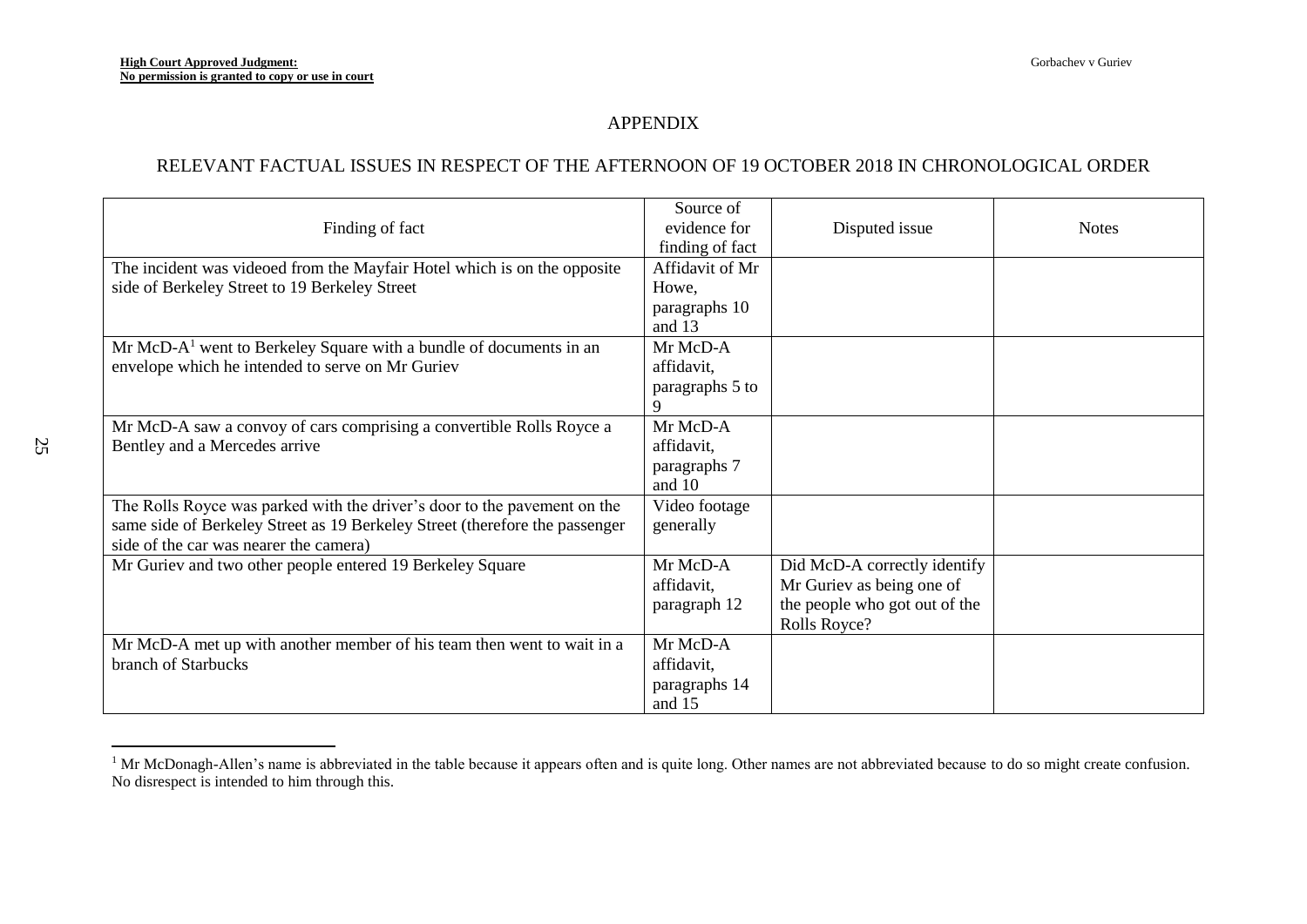| Mr Guriev, Mr Ionov, Mr Gromovoy, Mr Motlokhov and Mr Soliman came        |            | Video footage,                                                   |                           |                               |                                                                                         |
|---------------------------------------------------------------------------|------------|------------------------------------------------------------------|---------------------------|-------------------------------|-----------------------------------------------------------------------------------------|
| out of 19 Berkeley Square                                                 |            | $00.10 - 00.18^2$                                                |                           |                               |                                                                                         |
| As Mr Guriev started to go to the passenger door side of the Rolls Royce, |            | Video footage,                                                   |                           |                               |                                                                                         |
|                                                                           |            | Mr McD-A approached the group; the diagram at 2/14/507 shows the | 00.18                     |                               |                                                                                         |
| approximate location of each person.                                      |            |                                                                  |                           |                               |                                                                                         |
| The following                                                             | Mr McD-A   | Hello Mr Guriev Sir. These are,                                  | Video footage             | When Mr McD-A says "you"      |                                                                                         |
| exchange took place                                                       |            | these are for you sir                                            | $00.18 - 00.27$           | during these exchanges, is he |                                                                                         |
|                                                                           |            |                                                                  |                           | addressing his comments to    |                                                                                         |
|                                                                           |            |                                                                  |                           | Mr Guriev or to another       |                                                                                         |
|                                                                           |            |                                                                  |                           | member of the group?          |                                                                                         |
|                                                                           | Mr Ionov   | Sorry                                                            |                           |                               |                                                                                         |
|                                                                           | Mr McD-A   | Sir these are                                                    |                           |                               |                                                                                         |
|                                                                           | Mr Ionov   | Sorry                                                            |                           |                               |                                                                                         |
|                                                                           | Mr McD-A   | I'm instructed                                                   |                           |                               |                                                                                         |
|                                                                           | Mr Ionov   | Sorry                                                            |                           |                               |                                                                                         |
|                                                                           | Mr McD-A   | Sir                                                              |                           |                               |                                                                                         |
|                                                                           | Mr Ionov   | Sorry                                                            |                           |                               |                                                                                         |
|                                                                           | Mr McD-A   | Erm                                                              |                           |                               |                                                                                         |
| Mr Guriev turns away from Mr McD-A. As he does so, Mr Soliman walks       |            | Video 00.27                                                      | Was Mr McD-A's movement   |                               |                                                                                         |
| closer to Mr McD-A, Mr Ionov towards the passenger door of the Rolls      |            |                                                                  | caused by Mr Ionov and/or |                               |                                                                                         |
| Royce and Mr McD-A walks towards the rear of the passenger side of the    |            |                                                                  | Mr Soliman ushering him   |                               |                                                                                         |
| Rolls Royce; the diagrams at 2/14/508 and 509 show the approximate routes |            |                                                                  | away from Mr Guriev?      |                               |                                                                                         |
| of each person                                                            |            |                                                                  |                           |                               |                                                                                         |
| The exchange                                                              | Mr McD-A   | Sir, I've been instructed to hand you                            | Video footage             |                               |                                                                                         |
| continues                                                                 |            | these papers. Er they're very im                                 | $0027 - 00.33$            |                               |                                                                                         |
|                                                                           | Mr Soliman | Look                                                             |                           |                               |                                                                                         |
|                                                                           | Mr Ionov   | Sorry                                                            |                           |                               |                                                                                         |
|                                                                           | Mr Guriev  | What does he want?                                               |                           |                               | Mr Guriev spoke in Russian<br>- this is an agreed<br>translation as to what he<br>said. |

 $2$  Time references are to exhibit RMA 3 and are approximate.

 $\overline{a}$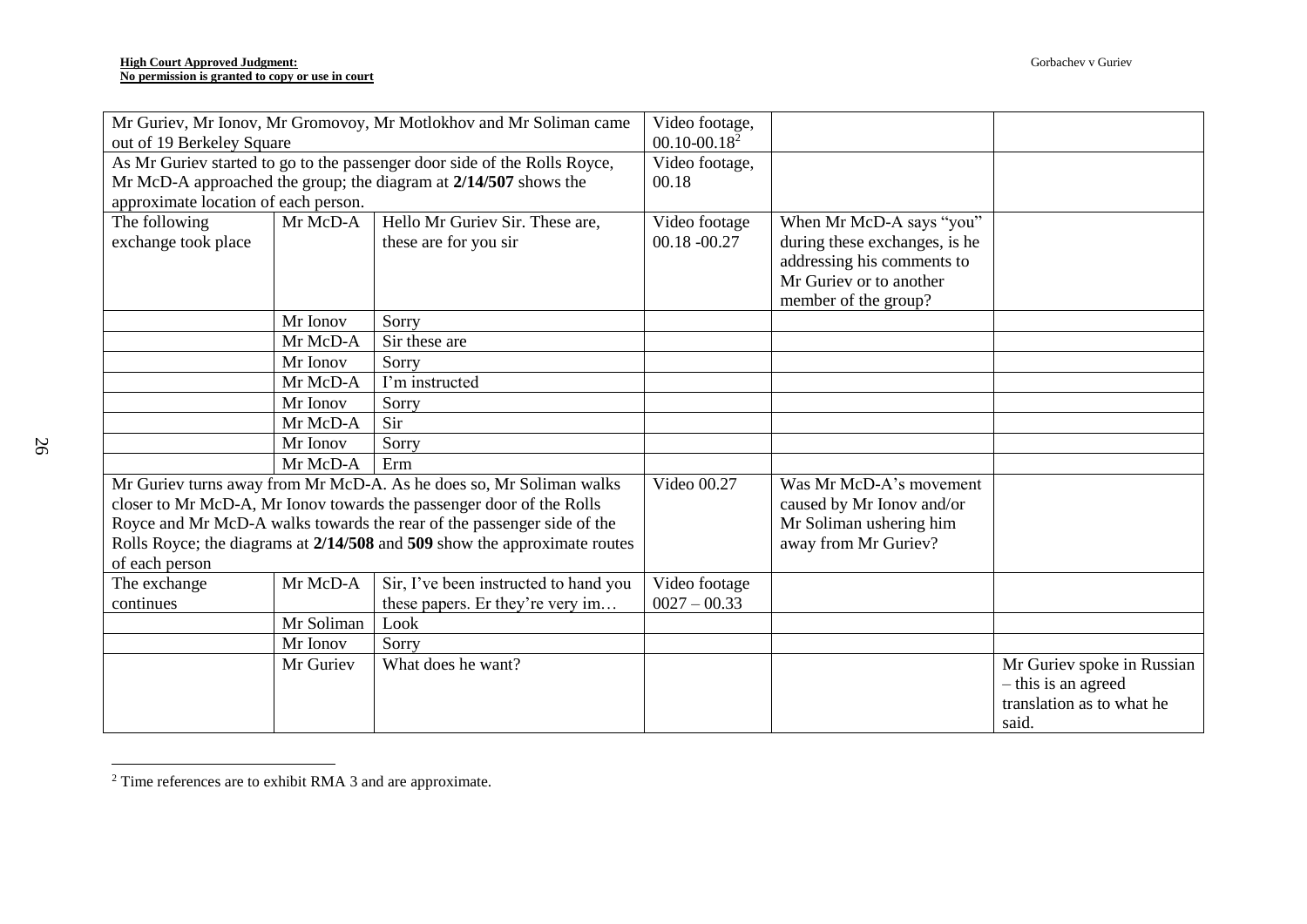| Mr Soliman starts to open the passenger door of the car; meanwhile Mr<br>Ionov holds his briefcase in front of Mr McD-A. |            | Video footage<br>00.33                                                 |                            | It is not clear exactly when<br>the opening of the door |                               |
|--------------------------------------------------------------------------------------------------------------------------|------------|------------------------------------------------------------------------|----------------------------|---------------------------------------------------------|-------------------------------|
|                                                                                                                          |            |                                                                        |                            |                                                         | starts but the precise timing |
|                                                                                                                          |            |                                                                        |                            |                                                         | is not material               |
| Exchange continues                                                                                                       | Mr McD-A   | Excuse me, they're very important                                      | Video footage              |                                                         |                               |
|                                                                                                                          |            | legal papers                                                           | $00.33 - 00.38$            |                                                         |                               |
|                                                                                                                          | Mr Ionov   | No, no, no                                                             |                            |                                                         |                               |
|                                                                                                                          | Mr McD-A   | I'm suggesting sir I'm suggesting                                      |                            |                                                         |                               |
|                                                                                                                          |            | you have a look at these                                               |                            |                                                         |                               |
| Mr Guriev starts to move in the direction of the driver's door of the Rolls                                              |            | Video footage                                                          |                            |                                                         |                               |
| Royce                                                                                                                    |            | 00.38                                                                  |                            |                                                         |                               |
| Exchange continues                                                                                                       | Mr Ionov   | Sorry, sorry please                                                    | Video footage              |                                                         |                               |
|                                                                                                                          |            |                                                                        | $00.38 - 00.41$            |                                                         |                               |
|                                                                                                                          | Mr McD-A   | Sir can you take them?                                                 |                            |                                                         |                               |
|                                                                                                                          | Mr Ionov   | Sorry please                                                           |                            |                                                         |                               |
|                                                                                                                          |            |                                                                        |                            | Is this exchange followed by                            |                               |
|                                                                                                                          |            |                                                                        |                            | Mr Soliman saying, "don't                               |                               |
|                                                                                                                          |            |                                                                        |                            | touch it?"                                              |                               |
|                                                                                                                          |            | Mr McD-A drops papers to the ground as Mr Guriev continues towards the | Video footage              | Did the documents touch Mr                              |                               |
| driver's door of the Rolls Royce; the diagram at 2/14/511 shows the                                                      |            | 00.41                                                                  | Ionov's arm before Mr McD- |                                                         |                               |
| approximate location of each person, with the direction of Mr Guriev                                                     |            |                                                                        | A let go of them?          |                                                         |                               |
| towards the driver's door.                                                                                               |            |                                                                        |                            |                                                         |                               |
| The exchange                                                                                                             | Mr McD-A   | He touched it, he touched it                                           | Video footage              |                                                         |                               |
| continues                                                                                                                |            |                                                                        | $00.41 - 00.49$            |                                                         |                               |
|                                                                                                                          | Mr Ionov   | Sorry, sorry                                                           |                            |                                                         |                               |
|                                                                                                                          | Mr Soliman | He didn't touch it                                                     |                            |                                                         |                               |
|                                                                                                                          | Mr McD-A   | He did touch it, I just seen him touch                                 |                            |                                                         |                               |
|                                                                                                                          |            | it                                                                     |                            |                                                         |                               |
|                                                                                                                          | Mr Soliman | He didn't touch anything                                               |                            | Was this comment preceded                               |                               |
|                                                                                                                          |            |                                                                        |                            | by Mr Soliman saying, "No                               |                               |
|                                                                                                                          |            |                                                                        |                            | he didn't."                                             |                               |
|                                                                                                                          | Mr McD-A   | Sir if  they're out of my hands                                        |                            |                                                         |                               |
|                                                                                                                          | Mr Soliman | No one touched it                                                      |                            |                                                         |                               |
| Mr McD-A walks away from the scene                                                                                       |            | Video footage                                                          |                            |                                                         |                               |